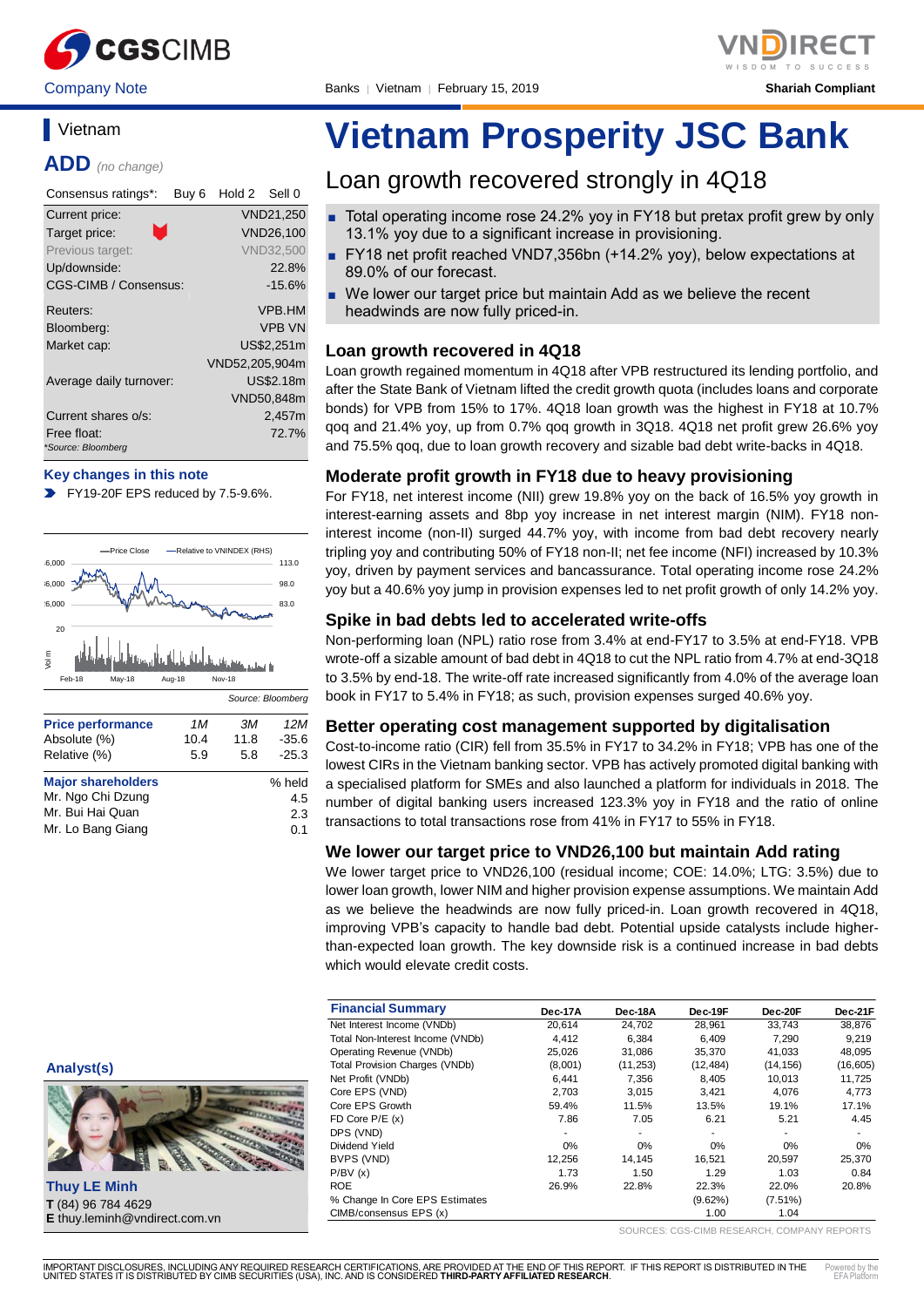



# Loan growth recovered strongly in 4Q18

# **FY18 recap: modest net profit growth on lower loan growth and rising bad debts**

|                                                              | growth and rising bad debts |          |      |             |      |             |             |      |                                     |                                   |                                                                                           |
|--------------------------------------------------------------|-----------------------------|----------|------|-------------|------|-------------|-------------|------|-------------------------------------|-----------------------------------|-------------------------------------------------------------------------------------------|
| Figure 1: Results comparison (VND bn unless otherwise noted) |                             |          |      |             |      |             |             |      |                                     |                                   |                                                                                           |
| <b>Profit &amp; Loss</b><br><b>Statement</b>                 | 4Q18                        | 4Q17     | yoy% | <b>3Q18</b> | qoq% | <b>FY18</b> | <b>FY17</b> | yoy% | <b>VND</b><br>FY18 old<br>forecasts | % of VND<br>FY18 old<br>forecasts | <b>Comments</b>                                                                           |
| Net interest income                                          | 6,513                       | 5,670    | 15%  | 6,002       | 9%   | 24,702      | 20,614      | 20%  | 25,386                              | 97%                               | Slightly below our forecasts.                                                             |
| Non-interest income                                          | 2,461                       | 1,781    | 38%  | 1,599       | 54%  | 6,384       | 4,412       | 45%  | 4,813                               | 133%                              | Above our forecasts due to better bad debt<br>recoveries.                                 |
| Operating revenue                                            | 8,973                       | 7,451    | 20%  | 7,602       | 18%  | 31,086      | 25,026      | 24%  | 30,199                              | 103%                              | Slightly above our forecasts.                                                             |
| Operation expenses                                           | (2,841)                     | (2,576)  | 10%  | (3, 104)    | -8%  | (10, 634)   | (8, 895)    | 20%  | (10, 268)                           | 104%                              | Slightly above our forecasts.                                                             |
| Pre-provision profit                                         | 6,132                       | 4,875    | 26%  | 4,497       | 36%  | 20,452      | 16,131      | 27%  | 19,931                              | 103%                              | Slightly above our forecasts.                                                             |
| Provision expenses                                           | (3,059)                     | (2, 381) | 28%  | (2,748)     | 11%  | (11, 253)   | (8,001)     | 41%  | (9,603)                             | 117%                              | Above our forecasts due to rising bad debt and<br>higher write-offs than our projections. |
| Pre-tax profit                                               | 3,074                       | 2,495    | 23%  | 1,749       | 76%  | 9,199       | 8,130       | 13%  | 10,329                              | 89%                               | Below our forecasts due to heavy provision<br>expenses.                                   |
| Net profit                                                   | 2,455                       | 1,940    | 27%  | 1,399       | 75%  | 7,356       | 6,441       | 14%  | 8,263                               | 89%                               | Below our forecasts due to heavy provision<br>expenses.                                   |
|                                                              |                             |          |      |             |      |             |             |      |                                     |                                   | SOURCES: VND RESEARCH, COMPANY REPORTS                                                    |

| Figure 2: VPB's key ratios by quarter  |             |             |             |       |       |             |       |       |  |
|----------------------------------------|-------------|-------------|-------------|-------|-------|-------------|-------|-------|--|
|                                        | <b>1Q17</b> | <b>2Q17</b> | <b>3Q17</b> | 4Q17  | 1018  | <b>2Q18</b> | 3Q18  | 4Q18  |  |
| NII/Total operating income (TOI)       | 89.3%       | 80.7%       | 85.4%       | 76.1% | 78.7% | 89.9%       | 79.0% | 72.6% |  |
| Non-II/TOI                             | 10.7%       | 19.3%       | 14.6%       | 23.9% | 21.3% | 10.1%       | 21.0% | 27.4% |  |
| NIM (trailing 12 months)               | 8.1%        | 8.4%        | 9.0%        | 8.6%  | 9.0%  | 9.1%        | 9.2%  | 8.7%  |  |
| Loan-to-deposit ratio (LDR)            | 74.7%       | 73.5%       | 77.5%       | 76.8% | 79.0% | 80.2%       | 79.7% | 80.8% |  |
| NPL (Non-performing loans)             | 3.5%        | 2.8%        | 3.1%        | 3.4%  | 4.1%  | 4.1%        | 4.7%  | 3.5%  |  |
| LLR (Loan-loss-reserve)                | 49.2%       | 57.2%       | 49.5%       | 50.8% | 44.5% | 43.9%       | 41.7% | 45.9% |  |
| Credit cost (annualised)               | 4.5%        | 5.2%        | 4.8%        | 4.9%  | 5.7%  | 5.7%        | 5.7%  | 5.6%  |  |
| ROAA (trailing 12m)                    | 2.7%        | 2.2%        | 2.5%        | 2.6%  | 3.0%  | 2.5%        | 2.3%  | 2.4%  |  |
| ROAE (trailing 12m)                    | 34.2%       | 28.3%       | 26.7%       | 27.4% | 27.3% | 22.4%       | 21.2% | 22.8% |  |
| SOURCES: VND RESEARCH, COMPANY REPORTS |             |             |             |       |       |             |       |       |  |

# **Loan growth recovered after the bank restructured its loan portfolio**

Amid rising inflation, the State Bank of Vietnam (SBV) started to tighten credit growth in 2018 and did not lift the credit quota for most of the banks in Vietnam. Although VPB got the approval to lift its credit quota, VPB's FY18 loan growth of 21.2% yoy was still lower than the 26.3% yoy growth in FY17. While loan growth decelerated at both the parent bank and FE Credit, VPB's consumer finance subsidiary, it slowed substantially for FE Credit. Parent bank's FY18 loan growth was 22.0% yoy, versus 22.5% yoy growth in FY17, while FE Credit's FY18 loan growth came in at 18.9% yoy, significantly lower than 39.5% yoy growth in FY17.

However, loan growth surged in 4Q18 after the bank restructured its loan portfolio. 9M18 consolidated loan book growth was only 9.5% versus end-FY17 but had soared to 21.2% by end-FY18. Lending at FE Credit slowed down substantially starting in 2Q18, following an inspection by the SBV; this inspection was part of a periodic regimen announced by the SBV at end-2017. However, the latest inspection came on the heels of multiple customer complaints alleging that the firm had been harassing customers with too many phone calls for debt collection.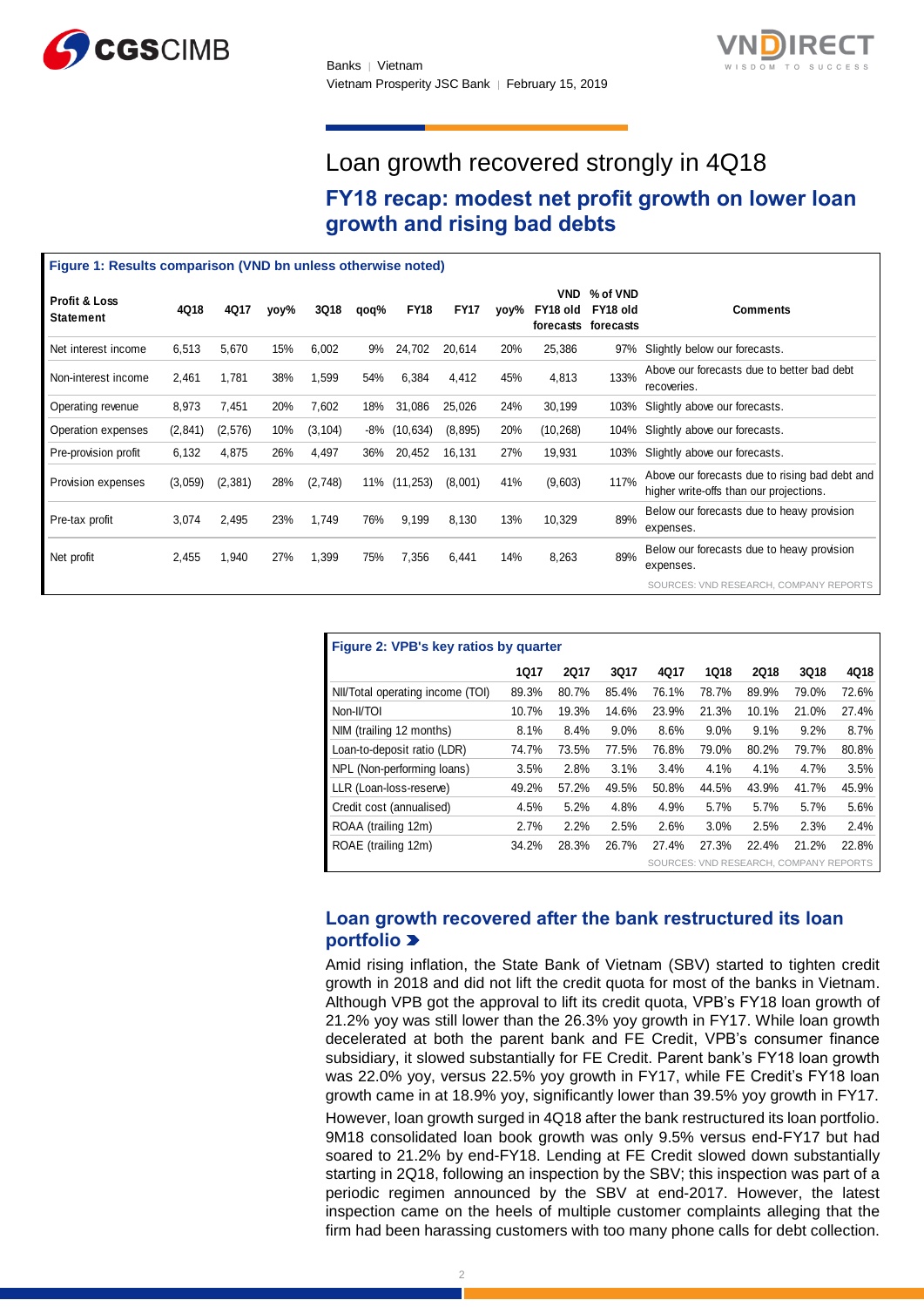



The complaints also alleged that FE Credit had enticed customers to sign loan agreements without financial checks. As a result, FE Credit suspended risky lending and modified its loan collection procedures. The firm stopped lending through some third-party channels to better control loan origination and reduce potential risks from the conduct of staff employed by third parties. After restructuring its loan portfolio, VPB aggressively pushed lending in the last quarter to improve its loan growth for the year.

# **The surge in bad debt was further exacerbated by sluggish loan growth in the first nine months of 2018**

In 9M18, VPB's bad debt skyrocketed by 83.4% yoy, in which bad debt at the parent bank (+95.5% yoy) rose faster than bad debt at FE Credit (+61.7% yoy). In our view, the surge in bad debt was due to:

- The disruption in loan collection during 1Q18 as there was a shortage of debt collectors due to competition from other banks and consumer finance companies. VPB said that it has been actively recruiting new staff and the number of debt collectors has recovered since 2Q18.
- Less aggressive loan collection in response to customer complaints. The bank has implemented new debt collection policies to minimise the potential for customer harassment. The changes in loan collection procedures may reduce the number of customer complaints but could lead to an increase in bad debts, in our view.
- The slowdown in loan growth which eroded VPB's capacity to write off nonperforming loans. VPB pursues a high-risk high-return model: it engages in unsecured lending at high rates. Due to unsecured lending, its NPL ratio is much higher than other banks' but as long as it can grow its loan book sufficiently, the high income from lending can be used to write off bad debts. However, as loan growth decelerated substantially, its capacity to write off bad debts decreased. During 9M18, VPB was more focused on writing off nonperforming loans at FE Credit; as a result, FE Credit's write-off rate rose from 13.4% in 9M17 to 16.1% in 9M18. However, the write-off rate at the parent bank increased by only 5bp yoy in 9M18. As such, bad debts rose faster at the parent bank despite the higher-risk lending at FE Credit.

The increase in bad debts and the deceleration in loan growth pushed the consolidated NPL ratio from 3.1% in 9M17 to 4.7% in 9M18. We expect bad debts will increase at a slower pace in 2019, in line with the slower loan growth and due to the suspension of risky lending activities in 2018.

# **NPL ratio fell in 4Q18 as loan growth recovered, enabling a more aggressive write-off policy**

NPL dropped from 4.7% at end-3Q18 to 3.5% at end-FY18 on the back of loan growth recovery and aggressive write-offs in 4Q18. After restructuring its loan portfolio, VPB aggressively resurrected lending growth in 4Q18; 55% of the new loans in FY18 were disbursed in the last quarter of the year. The strong recovery in loan growth reduced its NPL ratio and improved its topline, enhancing the bank's capacity to write-off bad debt. Annualised write-off rate increased from 4.9% of the average loan book in 9M18 to 5.4% in FY18. FY18 write-off rate was also higher than the 4.0% rate seen in FY17. Sizable write-offs helped reduce bad debts but also increased provision expenses by 40.6% yoy in FY18.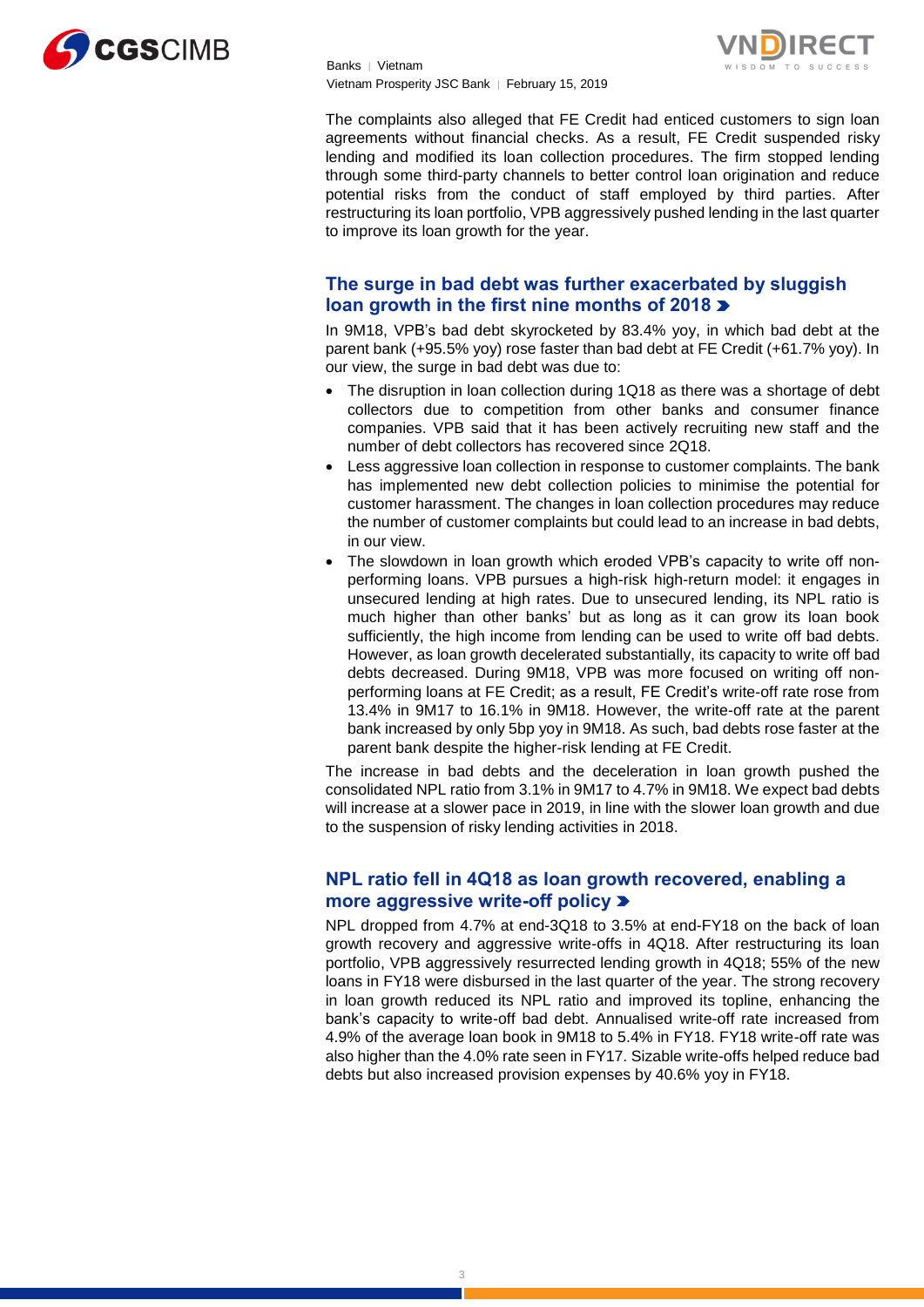

# **OUTLOOK: moderate profit growth after headwinds**

| Figure 3: Earnings revision (VND bn unless otherwise noted) |               |              |               |           |                   |         |                                                                                                                                                                                                                                                                                                                                                                                   |
|-------------------------------------------------------------|---------------|--------------|---------------|-----------|-------------------|---------|-----------------------------------------------------------------------------------------------------------------------------------------------------------------------------------------------------------------------------------------------------------------------------------------------------------------------------------------------------------------------------------|
|                                                             | Old forecasts |              | New forecasts |           | Change            |         | <b>Comments</b>                                                                                                                                                                                                                                                                                                                                                                   |
|                                                             | FY19F         | <b>FY20F</b> | FY19F         | FY20F     | FY19F             | FY20F   |                                                                                                                                                                                                                                                                                                                                                                                   |
| Net interest income                                         | 30.118        | 36.041       | 28.961        | 33.743    | $-3.8%$           | $-6.4%$ | We revise down NII forecasts due to lower loan growth and lower NIM assupmtions.<br>SBV's intention to tighten credit growth prompted us to reduce loan growth<br>assumptions from 19.2%-19.5% to 15.5% in FY19-20F. As loan growth at FE Credit<br>decelerated at a faster pace than the parent bank, projected NIM falls accordingly<br>from 9.2%-9.5% to 9.0-9.1% in FY19-20F. |
| Non-interest income                                         | 5.130         | 5.751        | 6.409         | 7.290     | 24.9%             | 26.8%   | We lift Non-II forecasts due to better bad debt recovery than expected. We project<br>the same bad debt recovery rate in FY19-20F but a surge in write-off in FY18<br>compared to our expectation will boost bad debt recovery income in FY19F.                                                                                                                                   |
| Operating revenue                                           | 35,248        | 41.792       | 35,370        | 41,033    | 0.3%              | $-1.8%$ |                                                                                                                                                                                                                                                                                                                                                                                   |
| <b>Operating expenses</b>                                   | (11, 984)     | (14, 209)    | (12, 379)     | (14, 362) | 3.3%              | 1.1%    |                                                                                                                                                                                                                                                                                                                                                                                   |
| Pre-provision profit                                        | 23,264        | 27,583       | 22,990        | 26,671    | $-1.2%$           | $-3.3%$ |                                                                                                                                                                                                                                                                                                                                                                                   |
| <b>Provision expenses</b>                                   | (11, 282)     | (13, 464)    | (12, 484)     | (14, 156) | 10.7%             | 5.1%    | We increase provision expenses forecasts as bad debt soared faster than our<br>expectation in FY18. Due to increasing bad debt, VPB increased loan write-offs, thus<br>write-off rate rose to 5.4%, higher than our previous forecast of 3.6%. Given rising bad<br>debt, we adjust upward our write-off assumptions for FY19-20F from 3.6% to 4.8%.                               |
| Pre-tax profit                                              | 11,981        | 14,119       | 10,506        | 12,516    | $-12.3\% -11.4\%$ |         | Pre-tax profit forecasts decrease due to the haircut to loan growth, lower NIM and<br>higher provision expenses projections.                                                                                                                                                                                                                                                      |
| Net profit                                                  | 9,585         | 11,295       | 8,405         | 10,013    | $-12.3\% -11.4\%$ |         |                                                                                                                                                                                                                                                                                                                                                                                   |
|                                                             |               |              |               |           |                   |         | SOURCES: VND RESEARCH, COMPANY REPORTS                                                                                                                                                                                                                                                                                                                                            |

# **VALUATION**

# **Maintain Add but lower TP from VND32,500 to VND26,100**

We lower our TP from VND32,500 to VND26,100 due to our lower earnings forecasts. The deceleration in loan growth, especially at FE Credit, hurt the bank's topline and thus its capacity to write-off bad debt. As a result, NPL increased in FY18, resulting in a 40.6% yoy surge in provision expenses. We lower our assumptions for loan growth and NIM, and raise our credit cost forecasts due to stricter credit control by SBV. As a result, our FY19/20F EPS forecasts are reduced by 9.6%/7.5%, respectively, resulting in a lower target price.

Although we lower our target price, we reiterate our Add rating for VPB as we believe the sluggish performance in FY18 has been priced in. VPB currently trades at 1.3x FY19F P/BV, a 24.2% discount to regional peers, which is compelling as we expect VPB could sustain a high ROE of 22.3% in FY19F, significantly above the peers' average ROE of 14.3%.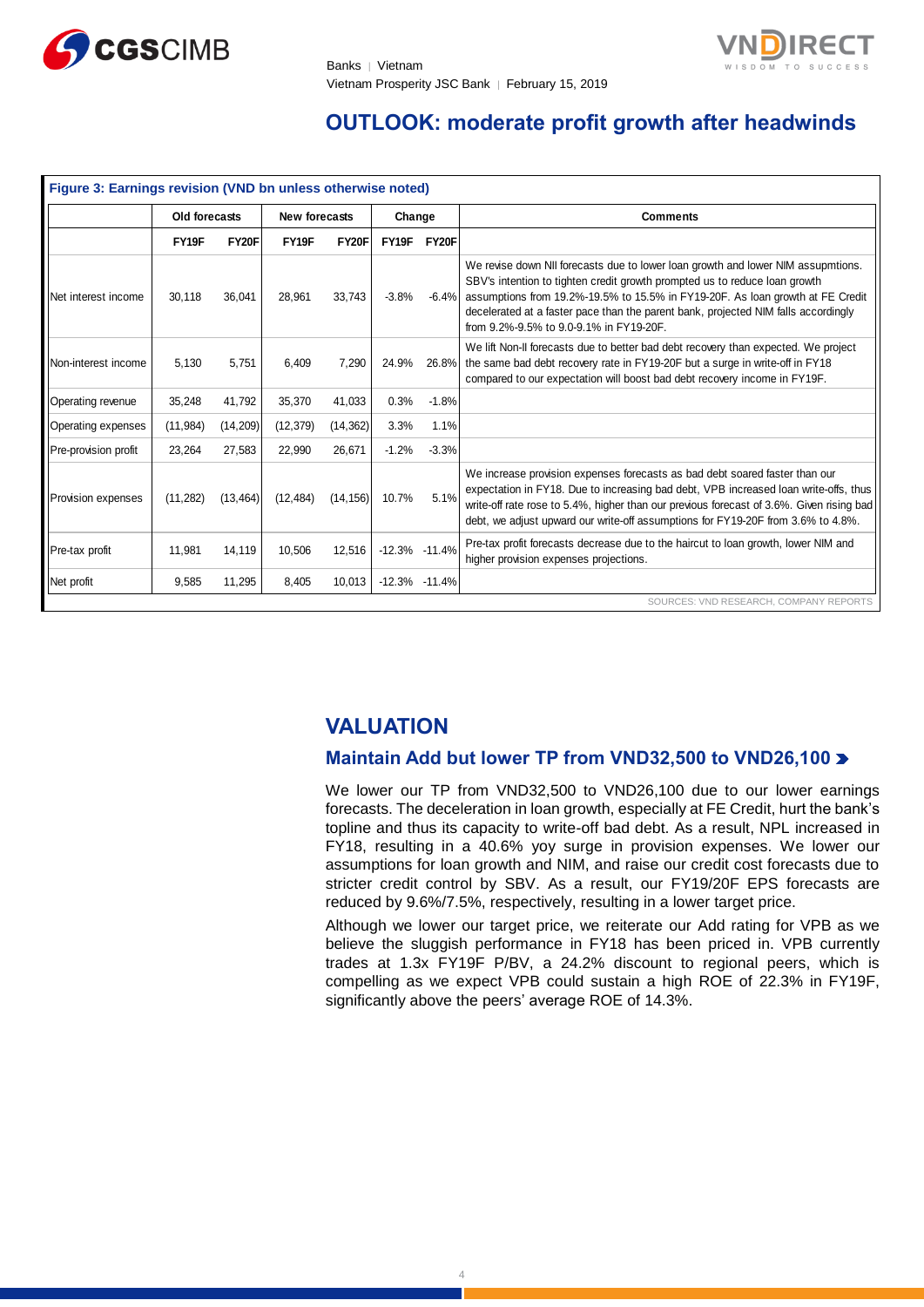

# Banks | Vietnam Vietnam Prosperity JSC Bank │ February 15, 2019



| <b>General assumptions</b>          | 2019F  | 2020F | 2021F                                  | 2022F | 2023F | Terminal |
|-------------------------------------|--------|-------|----------------------------------------|-------|-------|----------|
| Risk free rate                      | 5.0%   | 5.0%  | 5.0%                                   | 5.0%  | 5.0%  | 5.0%     |
| Equity risk premium                 | 11.0%  | 11.0% | 11.0%                                  | 11.0% | 11.0% | 11.0%    |
| <b>Beta</b>                         | 0.8    | 0.8   | 0.8                                    | 0.8   | 0.8   | 0.8      |
| Cost of equity                      | 14.0%  | 14.0% | 14.0%                                  | 14.0% | 14.0% | 14.0%    |
| Long-term growth rate               |        |       |                                        |       |       | 3.5%     |
| Long-run COE                        |        |       |                                        |       |       | 14.0%    |
|                                     |        |       |                                        |       |       |          |
| (in VND bn)                         |        |       |                                        |       |       |          |
| Opening shareholders' equity        | 34,750 |       |                                        |       |       |          |
| PV of RI (5 years)                  | 13,375 |       |                                        |       |       |          |
| PV of Terminal value                | 16,115 |       |                                        |       |       |          |
| Implied EV                          | 64,240 |       |                                        |       |       |          |
| No. of o/s shares (m shares)        | 2,457  |       |                                        |       |       |          |
| Implied value per share (VND/share) | 26,149 |       |                                        |       |       |          |
| Target price (VND/share, rounded)   | 26,100 |       |                                        |       |       |          |
|                                     |        |       | SOURCES: VND RESEARCH, COMPANY REPORTS |       |       |          |

| <b>Figure 5: Regional peers comparison</b> |                                    |             |                  |                 |               |         |       |        |       |                                          |                                |       |
|--------------------------------------------|------------------------------------|-------------|------------------|-----------------|---------------|---------|-------|--------|-------|------------------------------------------|--------------------------------|-------|
| <b>Banks</b>                               | <b>Bloomberg Recomme</b><br>Ticker | ndation     | Closing<br>Price | Target<br>Price | Market<br>cap | P/BV(x) |       | P/E(x) |       | 3-yr Forward<br><b>EPS CAGR</b>          | <b>ROE (%)</b>                 |       |
|                                            |                                    |             | (local curr.)    | (local curr.)   | (US\$m)       | FY18F   | FY19F | FY18F  | FY19F | $\%$                                     | FY18F                          | FY19F |
| Bank Rakyat Indonesia                      | <b>BBRI IJ</b>                     | ADD         | 3,800            | 4,500           | 33,266        | 2.5     | 2.2   | 14.5   | 12.6  | 13.9%                                    | 18.4%                          | 18.8% |
| Public Bank Bhd                            | PBK MK                             | <b>HOLD</b> | 25               | 26              | 23,760        | 2.4     | 2.2   | 17.0   | 15.8  | 5.5%                                     | 14.6%                          | 14.5% |
| Kasikornbank                               | <b>KBANK TB</b>                    | ADD         | 197              | 244             | 15,035        | 1.2     | 1.2   | 12.2   | 11.2  | 9.6%                                     | 10.7%                          | 10.7% |
| Siam Commercial Bank                       | <b>SCB TB</b>                      | <b>HOLD</b> | 134              | 146             | 14,456        | 1.2     | 1.1   | 11.3   | 10.9  | 6.8%                                     | 10.8%                          | 10.6% |
| Bank Negara Indonesia                      | <b>BBNI IJ</b>                     | ADD         | 8,775            | 11,100          | 11,614        | 1.5     | 1.3   | 10.9   | 9.2   | 15.9%                                    | 14.3%                          | 15.6% |
| Vietcombank                                | <b>VCB VN</b>                      | <b>ADD</b>  | 59,300           | 73,800          | 9,481         | 3.4     | 2.9   | 17.8   | 15.4  | 21.1%                                    | 16.2%                          | 16.0% |
| Kiatnakin Bank                             | <b>KKP TB</b>                      | <b>HOLD</b> | 70               | 71              | 1,883         | 1.4     | 1.4   | 9.8    | 9.5   | 6.7%                                     | 14.5%                          | 14.5% |
| <b>BIMB Holdings</b>                       | <b>BIMB MK</b>                     | ADD         | 4                | 4               | 1,784         | 1.4     | 1.3   | 10.3   | 9.7   | 5.9%                                     | 14.0%                          | 13.8% |
| <b>A</b> verage                            |                                    |             |                  |                 |               | 1.9     | 1.7   | 13.0   | 11.8  | 10.7%                                    | 14.2%                          | 14.3% |
| <b>Vietnam Prosperity JSC Bank</b>         | <b>VPB VN</b>                      | <b>ADD</b>  | 21,250           | 26,100          | 2,251         | 1.5     | 1.3   | 7.0    | 6.2   | 16.5%                                    | 22.8%                          | 22.3% |
|                                            |                                    |             |                  |                 |               |         |       |        |       | SOURCES: CGS-CIMB RESEARCH, VND RESEARCH | <b>PRICE AS OF 15 FEB 2019</b> |       |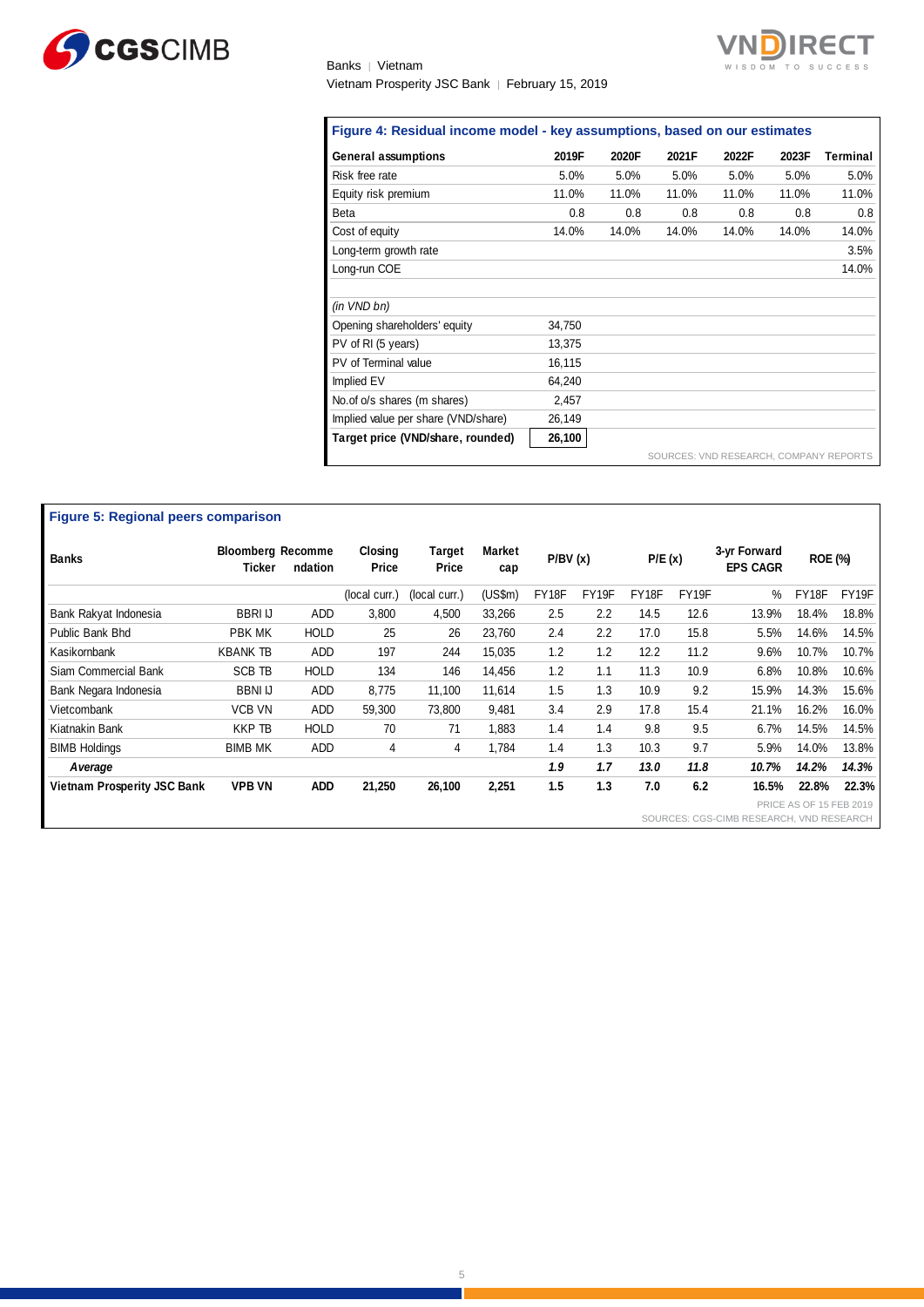



# **BY THE NUMBERS**



### **Profit & Loss**

| (VNDb)                                   | Dec-17A  | Dec-18A   | Dec-19F   | Dec-20F   | Dec-21F   |
|------------------------------------------|----------|-----------|-----------|-----------|-----------|
| Net Interest Income                      | 20,614   | 24,702    | 28,961    | 33,743    | 38,876    |
| <b>Total Non-Interest Income</b>         | 4.412    | 6.384     | 6.409     | 7.290     | 9,219     |
| <b>Operating Revenue</b>                 | 25,026   | 31,086    | 35,370    | 41,033    | 48,095    |
| <b>Total Non-Interest Expenses</b>       | (8,895)  | (10, 634) | (12, 379) | (14, 362) | (16, 833) |
| <b>Pre-provision Operating Profit</b>    | 16,131   | 20,452    | 22,990    | 26,671    | 31,262    |
| <b>Total Provision Charges</b>           | (8,001)  | (11, 253) | (12, 484) | (14, 156) | (16, 605) |
| <b>Operating Profit After Provisions</b> | 8,130    | 9,199     | 10,506    | 12,516    | 14,657    |
| Pretax Income/(Loss) from Assoc.         | $\Omega$ | $\Omega$  | $\Omega$  | $\Omega$  | $\Omega$  |
| <b>Operating EBIT (incl Associates)</b>  | 8,130    | 9,199     | 10,506    | 12,516    | 14,657    |
| Non-Operating Income/(Expense)           | $\Omega$ | 0         | $\Omega$  | $\Omega$  | $\Omega$  |
| Profit Before Tax (pre-El)               | 8,130    | 9,199     | 10,506    | 12,516    | 14,657    |
| <b>Exceptional Items</b>                 |          |           |           |           |           |
| Pre-tax Profit                           | 8,130    | 9,199     | 10,506    | 12,516    | 14,657    |
| Taxation                                 | (1,689)  | (1, 843)  | (2, 101)  | (2, 503)  | (2,931)   |
| Consolidation Adjustments & Others       |          |           |           |           |           |
| Exceptional Income - post-tax            |          |           |           |           |           |
| <b>Profit After Tax</b>                  | 6,441    | 7,356     | 8,405     | 10,013    | 11,725    |
| Minority Interests                       |          |           |           |           |           |
| Pref. & Special Div                      | $\Omega$ | $\Omega$  | 0         | $\Omega$  | $\Omega$  |
| FX And Other Adj.                        | $\Omega$ | $\Omega$  | $\Omega$  | $\Omega$  | $\Omega$  |
| <b>Net Profit</b>                        | 6,441    | 7,356     | 8,405     | 10,013    | 11,725    |
| <b>Recurring Net Profit</b>              | 6,294    | 7,356     | 8,405     | 10,013    | 11,725    |

### **Balance Sheet Employment**

|                                  | Dec-17A | Dec-18A | Dec-19F | Dec-20F | Dec-21F |
|----------------------------------|---------|---------|---------|---------|---------|
| Gross Loans/Cust Deposits        | 137%    | 130%    | 128%    | 125%    | 122%    |
| Avg Loans/Avg Deposits           | 127%    | 133%    | 129%    | 126%    | 123%    |
| Avg Liquid Assets/Avg Assets     | 30.4%   | 27.8%   | 27.3%   | 28.3%   | 28.8%   |
| Avg Liquid Assets/Avg IEAs       | 32.3%   | 29.5%   | 28.8%   | 29.7%   | 29.9%   |
| Net Cust Loans/Assets            | 64.6%   | 67.4%   | 66.6%   | 66.6%   | 66.5%   |
| Net Cust Loans/Broad Deposits    | 75.5%   | 79.6%   | 78.5%   | 78.5%   | 78.6%   |
| Equity & Provns/Gross Cust Loans | 18.0%   | 17.3%   | 18.5%   | 19.9%   | 21.2%   |
| Asset Risk Weighting             | 86%     | 97%     | 99%     | 100%    | 100%    |
| Provision Charge/Avg Cust Loans  | 4.89%   | 5.57%   | 5.34%   | 5.34%   | 5.42%   |
| Provision Charge/Avg Assets      | 3.16%   | 3.74%   | 3.64%   | 3.63%   | 3.69%   |
| Total Write Offs/Average Assets  | 2.74%   | 3.60%   | 3.24%   | 3.37%   | 3.43%   |

SOURCES: VND RESEARCH, COMPANY REPORTS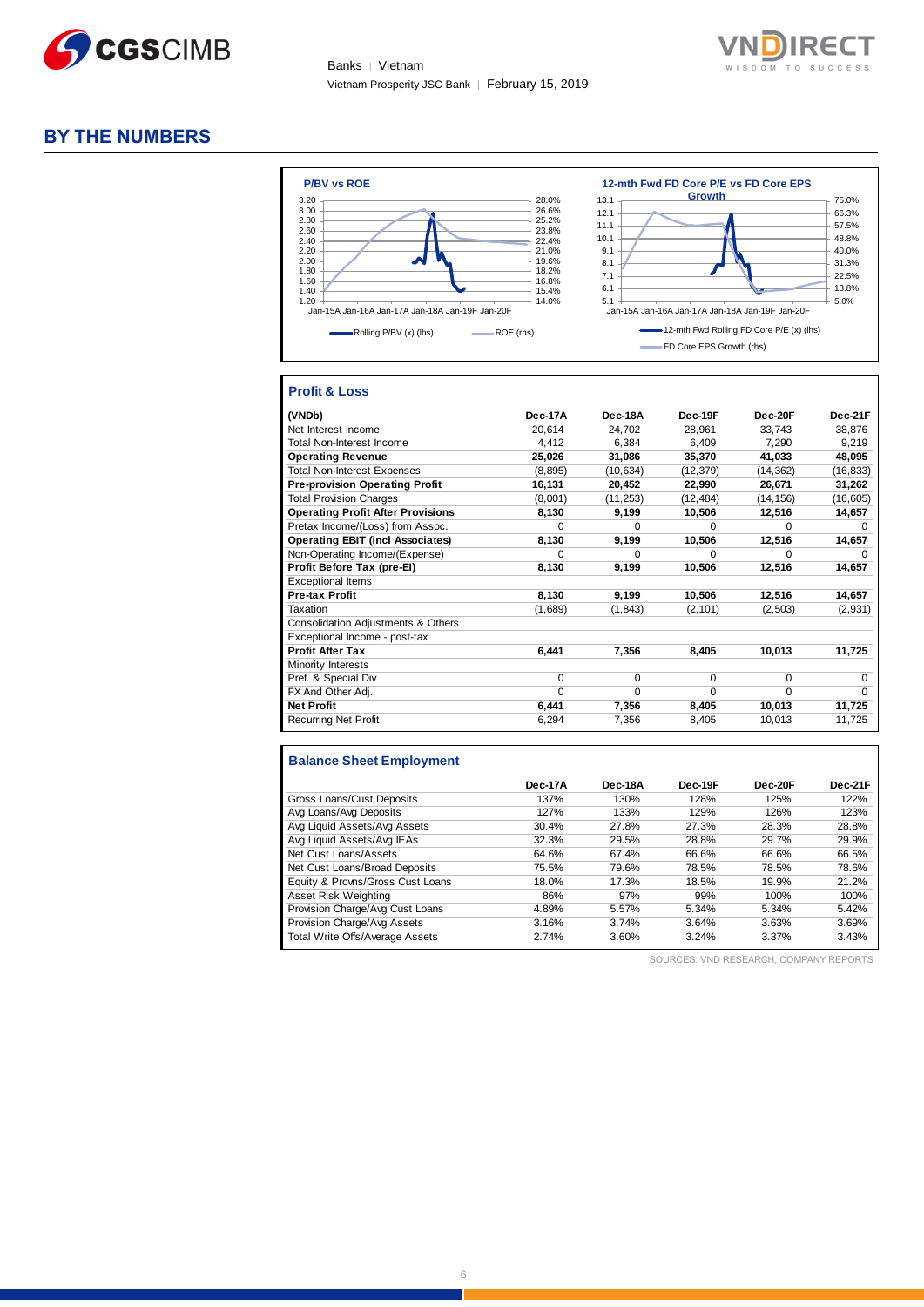

Banks | Vietnam Vietnam Prosperity JSC Bank │ February 15, 2019



# **BY THE NUMBERS… cont'd**

| <b>Balance Sheet</b>                          |          |              |          |              |          |
|-----------------------------------------------|----------|--------------|----------|--------------|----------|
| (VNDb)                                        | Dec-17A  | Dec-18A      | Dec-19F  | Dec-20F      | Dec-21F  |
| <b>Total Gross Loans</b>                      | 206.647  | 248.860      | 269.353  | 312.243      | 362.023  |
| Liquid Assets & Invst. (Current)              | 54.983   | 56.129       | 75.231   | 88.020       | 102,537  |
| Other Int. Earning Assets                     |          |              |          |              |          |
| <b>Total Gross Int. Earning Assets</b>        | 261,630  | 304,989      | 344,584  | 400,263      | 464,560  |
| Total Provisions/Loan Loss Reserve            | (3, 147) | (3, 567)     | (4,959)  | (5,978)      | (7, 160) |
| <b>Total Net Interest Earning Assets</b>      | 258.483  | 301,422      | 339,625  | 394.286      | 457,400  |
| Intangible Assets                             | 351      | 578          | 402      | 430          | 460      |
| Other Non-Interest Earning Assets             | 16.345   | 19.453       | 18,713   | 20.023       | 21,424   |
| <b>Total Non-Interest Earning Assets</b>      | 16,695   | 20,031       | 19,114   | 20,452       | 21,884   |
| <b>Cash And Marketable Securities</b>         | 2,574    | 1,855        | 2.947    | 3,154        | 3,374    |
| Long-term Investments                         | $\Omega$ | $\Omega$     | $\Omega$ | O            | $\Omega$ |
| <b>Total Assets</b>                           | 277.752  | 323,308      | 361.687  | 417.892      | 482,658  |
| <b>Customer Interest-Bearing Liabilities</b>  | 199.655  | 219,509      | 263.686  | 306.613      | 354,956  |
| <b>Bank Deposits</b>                          | 38.064   | 54.231       | 43,109   | 47.673       | 53,438   |
| Interest Bearing Liabilities: Others          | 515      | 4.130        | 2.850    | 2.891        | 2,933    |
| <b>Total Interest-Bearing Liabilities</b>     | 238.235  | 277.870      | 309.645  | 357.177      | 411.328  |
| Bank's Liabilities Under Acceptances          |          |              |          |              |          |
| <b>Total Non-Interest Bearing Liabilities</b> | 9.822    | 10,688       | 11.453   | 10,113       | 9,004    |
| <b>Total Liabilities</b>                      | 248.057  | 288,558      | 321,099  | 367,291      | 420,332  |
| <b>Shareholders' Equity</b>                   | 29,696   | 34,750       | 40,589   | 50,601       | 62,326   |
| <b>Minority Interests</b>                     | $\Omega$ | <sup>0</sup> | $\Omega$ | <sup>0</sup> | n        |
| <b>Total Equity</b>                           | 29,696   | 34,750       | 40,589   | 50,601       | 62,326   |

# **Key Ratios**

|                                          | Dec-17A   | Dec-18A   | Dec-19F   | Dec-20F   | Dec-21F   |
|------------------------------------------|-----------|-----------|-----------|-----------|-----------|
| Total Income Growth                      | 48.4%     | 24.2%     | 13.8%     | 16.0%     | 17.2%     |
| Operating Profit Growth                  | 57.5%     | 26.8%     | 12.4%     | 16.0%     | 17.2%     |
| Pretax Profit Growth                     | 64.9%     | 13.1%     | 14.2%     | 19.1%     | 17.1%     |
| Net Interest To Total Income             | 82.4%     | 79.5%     | 81.9%     | 82.2%     | 80.8%     |
| Cost Of Funds                            | 6.11%     | 6.04%     | 6.15%     | 6.27%     | 6.28%     |
| Return On Interest Earning Assets        | 14.3%     | 14.2%     | 14.5%     | 14.7%     | 14.6%     |
| Net Interest Spread                      | 8.20%     | 8.18%     | 8.33%     | 8.40%     | 8.29%     |
| Net Interest Margin (Avg Deposits)       | 16.0%     | 16.2%     | 16.0%     | 16.1%     | 15.7%     |
| Net Interest Margin (Avg RWA)            | 10.1%     | 8.9%      | 8.6%      | 8.7%      | 8.6%      |
| Provisions to Pre Prov. Operating Profit | 49.6%     | 55.0%     | 54.3%     | 53.1%     | 53.1%     |
| Interest Return On Average Assets        | 8.14%     | 8.22%     | 8.46%     | 8.66%     | 8.63%     |
| <b>Effective Tax Rate</b>                | 20.8%     | 20.0%     | 20.0%     | 20.0%     | 20.0%     |
| Net Dividend Payout Ratio                | <b>NA</b> | <b>NA</b> | <b>NA</b> | <b>NA</b> | <b>NA</b> |
| Return On Average Assets                 | 2.54%     | 2.45%     | 2.45%     | 2.57%     | 2.60%     |

### **Key Drivers**

|                                | Dec-17A | Dec-18A | Dec-19F  | Dec-20F  | Dec-21F  |
|--------------------------------|---------|---------|----------|----------|----------|
| Loan Growth (%)                | 26.3%   | 21.2%   | 11.0%    | 15.5%    | 15.5%    |
| Net Interest Margin (%)        | 8.6%    | 8.7%    | 8.9%     | 9.1%     | 9.0%     |
| Non Interest Income Growth (%) | 160.1%  | 44.7%   | 0.4%     | 13.8%    | 26.5%    |
| Cost-income Ratio (%)          | 35.5%   | 34.2%   | 35.0%    | 35.0%    | 35.0%    |
| Net NPL Ratio (%)              | $-6.3%$ | $-9.6%$ | $-12.9%$ | $-15.4%$ | $-17.6%$ |
| Loan Loss Reserve (%)          | 50.8%   | 45.9%   | 53.0%    | 54.0%    | 55.4%    |
| GP Ratio (%)                   | 1.0%    | 0.9%    | 1.1%     | 1.2%     | 1.2%     |
| Tier 1 Ratio (%)               | 12.4%   | 11.0%   | 11.2%    | 12.1%    | 12.8%    |
| Total CAR (%)                  | 14.6%   | 11.9%   | 12.0%    | 12.4%    | 12.8%    |
| Deposit Growth (%)             | 7.9%    | 27.9%   | 12.3%    | 18.8%    | 17.8%    |
| Loan-deposit Ratio (%)         | 134.4%  | 127.5%  | 125.6%   | 122.0%   | 119.6%   |
| Gross NPL Ratio (%)            | 3.4%    | 3.5%    | 3.8%     | 3.9%     | 3.9%     |
| Fee Income Growth (%)          | 71.4%   | 10.3%   | 10.0%    | 20.0%    | 15.0%    |

SOURCES: VND RESEARCH, COMPANY REPORTS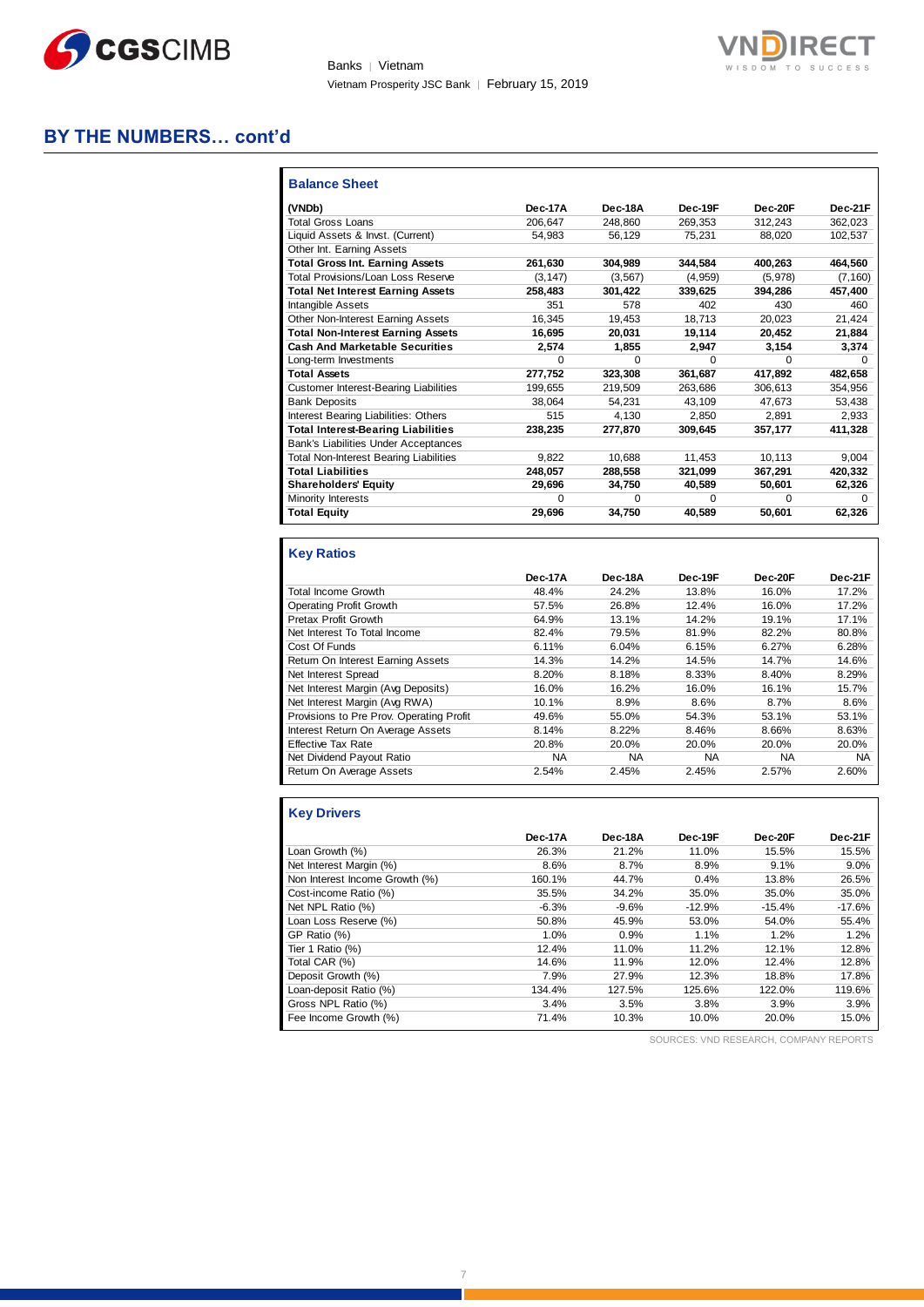



#### **DISCLAIMER**

The content of this report (including the views and opinions expressed therein, and the information comprised therein) has been prepared by and belongs to VNDIRECT Securities Corporation, and is distributed by CGS-CIMB or CIMB Investment Bank Berhad ("CIMB"), as the case may be, pursuant to an arrangement between VNDIRECT Securities Corporation and CGS-CIMB. VNDIRECT Securities Corporation is not an affiliate of CGS-CIMB or CIMB.

This report is not directed to, or intended for distribution to or use by, any person or entity who is a citizen or resident of or located in any locality, state, country or other jurisdiction where such distribution, publication, availability or use would be contrary to law or regulation.

By accepting this report, the recipient hereof represents and warrants that he is entitled to receive such report in accordance with the restrictions set forth below and agrees to be bound by the limitations contained herein (including the "Restrictions on Distributions" set out below). Any failure to comply with these limitations may constitute a violation of law. This publication is being supplied to you strictly on the basis that it will remain confidential. No part of this report may be (i) copied, photocopied, duplicated, stored or reproduced in any form by any means or (ii) redistributed or passed on, directly or indirectly, to any other person in whole or in part, for any purpose without the prior written consent of CGS-CIMB or CIMB, as the case may be.

The information contained in this research report is prepared from data believed to be correct and reliable at the time of issue of this report.

VNDIRECT Securities Corporation may or may not issue regular reports on the subject matter of this report at any frequency and may cease to do so or change the periodicity of reports at any time. None of VNDIRECT Securities Corporation, CGS-CIMB or CIMB is under any obligation to update this report in the event of a material change to the information contained in this report. None of VNDIRECT Securities Corporation, CGS-CIMB or CIMB has any and will accept any, obligation to (i) check or ensure that the contents of this report remain current, reliable or relevant, (ii) ensure that the content of this report constitutes all the information a prospective investor may require, (iii) ensure the adequacy, accuracy, completeness, reliability or fairness of any views, opinions and information, and accordingly, VNDIRECT Securities Corporation, CGS-CIMB and CIMB and their respective affiliates and related persons including China Galaxy International Financial Holdings Limited ("CGIFHL") and CIMB Group Sdn. Bhd. ("CIMBG") and their respective related corporations (and their respective directors, associates, connected persons and/or employees) shall not be liable in any manner whatsoever for any consequences (including but not limited to any direct, indirect or consequential losses, loss of profits and damages) of any reliance thereon or usage thereof. In particular, VNDIRECT Securities Corporation, CGS-CIMB and CIMB disclaim all responsibility and liability for the views and opinions set out in this report.

Unless otherwise specified, this report is based upon reasonable sources. Such sources will, unless otherwise specified, for market data, be market data and prices available from the main stock exchange or market where the relevant security is listed, or, where appropriate, any other market. Information on the accounts and business of company(ies) will generally be based on published statements of the company(ies), information disseminated by regulatory information services, other publicly available information and information resulting from our research. Whilst every effort is made to ensure that statements of facts made in this report are accurate, all estimates, projections, forecasts, expressions of opinion and other subjective judgments contained in this report are based on assumptions considered to be reasonable as of the date of the document in which they are contained and must not be construed as a representation that the matters referred to therein will occur. Past performance is not a reliable indicator of future performance. The value of investments may go down as well as up and those investing may, depending on the investments in question, lose more than the initial investment. No report shall constitute an offer or an invitation by or on behalf of CGS-CIMB, CIMB, or VNDIRECT Securities Corporation, or their respective affiliates (including CGIFHL, CIMBG and their respective related corporations) to any person to buy or sell any investments.

CGS-CIMB, CIMB and/or VNDIRECT Securities Corporation and/or their respective affiliates and related corporations (including CGIFHL, CIMBG and their respective related corporations), their respective directors, associates, connected parties and/or employees may own or have positions in securities of the company(ies) covered in this research report or any securities related thereto and may from time to time add to or dispose of, or may be materially interested in, any such securities. Further, CGS-CIMB, CIMB and/or VNDIRECT Securities Corporation, and/or their respective affiliates and their respective related corporations (including CGIFHL, CIMBG and their respective related corporations) do and seek to do business with the company(ies) covered in this research report and may from time to time act as market maker or have assumed an underwriting commitment in securities of such company(ies), may sell them to or buy them from customers on a principal basis and may also perform or seek to perform significant investment banking, advisory, underwriting or placement services for or relating to such company(ies) as well as solicit such investment, advisory or other services from any entity mentioned in this report.

CGS-CIMB, CIMB and/or VNDIRECT Securities Corporation and/or their respective affiliates (including CGIFHL, CIMBG and their respective related corporations) may enter into an agreement with the company(ies) covered in this report relating to the production of research reports. CGS-CIMB, CIMB and/or VNDIRECT Securities Corporation may disclose the contents of this report to the company(ies) covered by it and may have amended the contents of this report following such disclosure.

The analyst responsible for the production of this report hereby certifies that the views expressed herein accurately and exclusively reflect his or her personal views and opinions about any and all of the issuers or securities analysed in this report and were prepared independently and autonomously. No part of the compensation of the analyst(s) was, is, or will be directly or indirectly related to the inclusion of specific recommendations(s) or view(s) in this report. The analyst(s) who prepared this research report is prohibited from receiving any compensation, incentive or bonus based on specific investment banking transactions or for providing a specific recommendation for, or view of, a particular company. Information barriers and other arrangements may be established where necessary to prevent conflicts of interests arising. However, the analyst(s) may receive compensation that is based on his/their coverage of company(ies) in the performance of his/their duties or the performance of his/their recommendations and the research personnel involved in the preparation of this report may also participate in the solicitation of the businesses as described above. In reviewing this research report, an investor should be aware that any or all of the foregoing, among other things, may give rise to real or potential conflicts of interest. Additional information is, subject to the duties of confidentiality, available on request.

The term "VNDIRECT Securities Corporation" shall, unless the context otherwise requires, mean VNDIRECT Securities Corporation and its affiliates, subsidiaries and related companies. The term "CGS-CIMB" shall denote, where appropriate, the relevant entity distributing or disseminating the report in the particular jurisdiction referenced below, or, in every other case except as otherwise stated herein, CIMB Securities International Pte. Ltd. and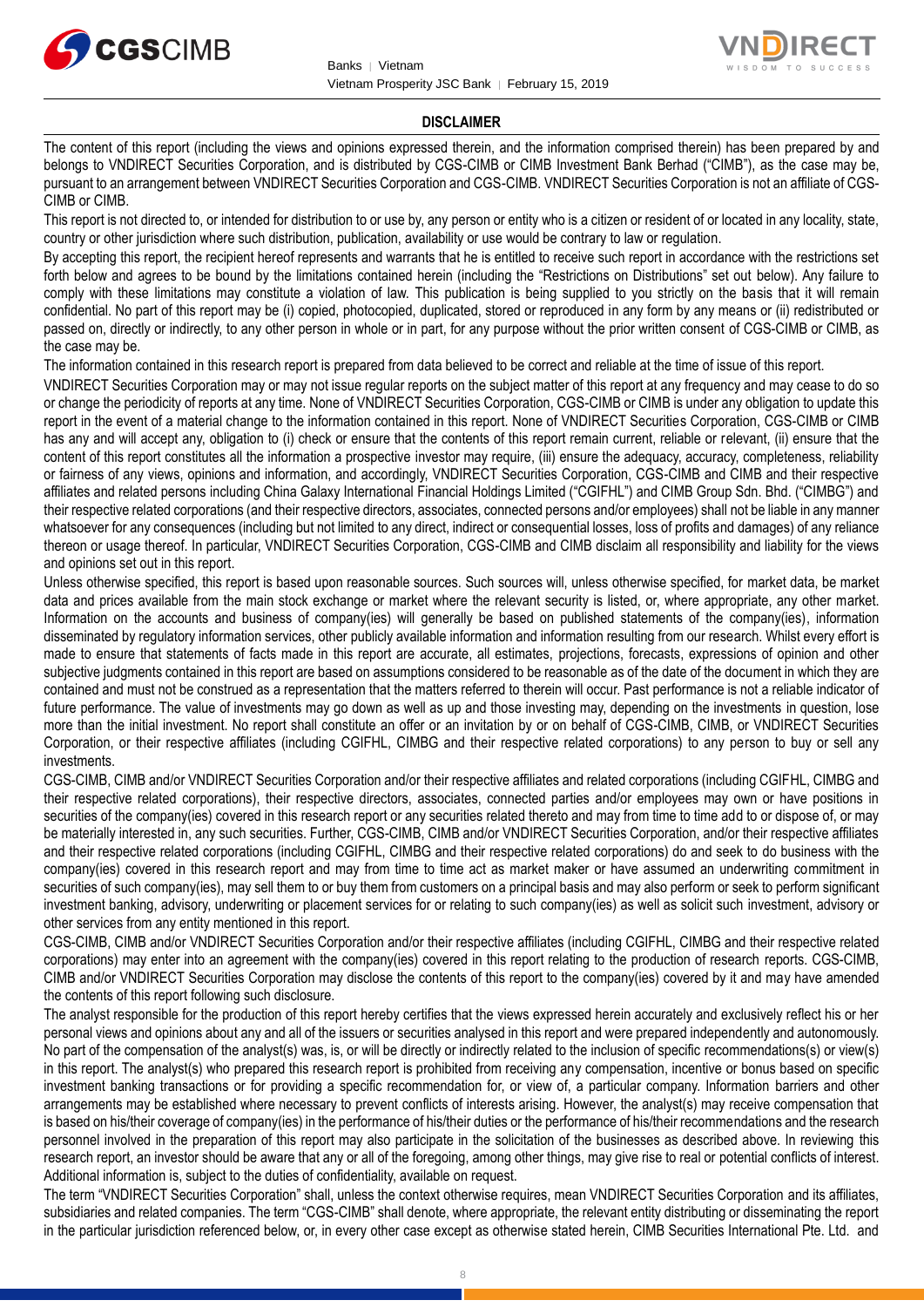



its affiliates, subsidiaries and related corporations.

#### **CGS-CIMB**

| Country     | <b>CGS-CIMB Entity</b>                             | <b>Regulated by</b>                                             |
|-------------|----------------------------------------------------|-----------------------------------------------------------------|
| Hong Kong   | <b>CGS-CIMB Securities Limited</b>                 | Securities and Futures Commission Hong Kong                     |
| India       | <b>CGS-CIMB Securities (India) Private Limited</b> | Securities and Exchange Board of India (SEBI)                   |
| Indonesia   | PT CGS-CIMB Sekuritas Indonesia                    | Financial Services Authority of Indonesia                       |
| Singapore   | CGS-CIMB Research Pte. Ltd.                        | Monetary Authority of Singapore                                 |
| South Korea | CGS-CIMB Securities Limited, Korea Branch          | Financial Services Commission and Financial Supervisory Service |
| Thailand    | CGS-CIMB Securities (Thailand) Co. Ltd.            | Securities and Exchange Commission Thailand                     |

#### **CIMB**

| ∶ountr\  | <b>CIML</b><br>.<br>- -<br>Entity            | b٧<br>--- -<br>.<br>παιει                                |
|----------|----------------------------------------------|----------------------------------------------------------|
| Malavsia | CIMB<br>Berhad<br>Investment<br>レハハレ<br>Dank | Malavsia<br>`ommissior<br>$\sim$<br>urities<br>vv.<br>ುರ |

(i) As of February 15, 2019 VNDIRECT Securities Corporation has a proprietary position in the securities (which may include but not limited to shares, warrants, call warrants and/or any other derivatives) in the following company or companies covered or recommended in this report: (a) -

(ii) As of February 15, 2019, the analyst(s) who prepared this report, and the associate(s), has / have an interest in the securities (which may include but not limited to shares, warrants, call warrants and/or any other derivatives) in the following company or companies covered or recommended in this report:

(a) -

This report does not purport to contain all the information that a prospective investor may require. CGS-CIMB, and VNDIRECT Securities Corporation and their respective affiliates (including CGIFHL, CIMBG and their related corporations) do not make any guarantee, representation or warranty, express or implied, as to the adequacy, accuracy, completeness, reliability or fairness of any such information and opinion contained in this report. None of CGS-CIMB, CIMB and VNDIRECT Securities Corporation and their respective affiliates nor their related persons (including CGIFHL, CIMBG and their related corporations) shall be liable in any manner whatsoever for any consequences (including but not limited to any direct, indirect or consequential losses, loss of profits and damages) of any reliance thereon or usage thereof.

This report is general in nature and has been prepared for information purposes only. It is intended for circulation amongst CGS-CIMB's, CIMB's and their respective affiliates' (including CGIFHL's, CIMBG's and their respective related corporations') clients generally and does not have regard to the specific investment objectives, financial situation and the particular needs of any specific person who may receive this report. The information and opinions in this report are not and should not be construed or considered as an offer, recommendation or solicitation to buy or sell the subject securities, related investments or other financial instruments or any derivative instrument, or any rights pertaining thereto.

Investors are advised to make their own independent evaluation of the information contained in this research report, consider their own individual investment objectives, financial situation and particular needs and consult their own professional and financial advisers as to the legal, business, financial, tax and other aspects before participating in any transaction in respect of the securities of company(ies) covered in this research report. The securities of such company(ies) may not be eligible for sale in all jurisdictions or to all categories of investors.

**Australia:** Despite anything in this report to the contrary, this research is provided in Australia by CGS-CIMB Securities (Singapore) Pte. Ltd. and CGS-CIMB Securities (Hong Kong) Limited. This research is only available in Australia to persons who are "wholesale clients" (within the meaning of the Corporations Act 2001 (Cth) and is supplied solely for the use of such wholesale clients and shall not be distributed or passed on to any other person. You represent and warrant that if you are in Australia, you are a "wholesale client". This research is of a general nature only and has been prepared without taking into account the objectives, financial situation or needs of the individual recipient. CGS-CIMB Securities (Singapore) Pte. Ltd. and CGS-CIMB Securities (Hong Kong) Limited do not hold, and are not required to hold an Australian financial services license. CGS-CIMB Securities (Singapore) Pte. Ltd. and CGS-CIMB Securities (Hong Kong) Limited rely on "passporting" exemptions for entities appropriately licensed by the Monetary Authority of Singapore (under ASIC Class Order 03/1102) and the Securities and Futures Commission in Hong Kong (under ASIC Class Order 03/1103).

**Canada:** This research report has not been prepared in accordance with the disclosure requirements of Dealer Member Rule 3400 – Research Restrictions and Disclosure Requirements of the Investment Industry Regulatory Organization of Canada. For any research report distributed by CIBC, further disclosures related to CIBC conflicts of interest can be found at https://researchcentral.cibcwm.com.

**China:** For the purpose of this report, the People's Republic of China ("PRC") does not include the Hong Kong Special Administrative Region, the Macau Special Administrative Region or Taiwan. The distributor of this report has not been approved or licensed by the China Securities Regulatory Commission or any other relevant regulatory authority or governmental agency in the PRC. This report contains only marketing information. The distribution of this report is not an offer to buy or sell to any person within or outside PRC or a solicitation to any person within or outside of PRC to buy or sell any instruments described herein. This report is being issued outside the PRC to a limited number of institutional investors and may not be provided to any person other than the original recipient and may not be reproduced or used for any other purpose.

**France:** Only qualified investors within the meaning of French law shall have access to this report. This report shall not be considered as an offer to subscribe to, or used in connection with, any offer for subscription or sale or marketing or direct or indirect distribution of financial instruments and it is not intended as a solicitation for the purchase of any financial instrument.

**Germany:** This report is only directed at persons who are professional investors as defined in sec 31a(2) of the German Securities Trading Act (WpHG). This publication constitutes research of a non-binding nature on the market situation and the investment instruments cited here at the time of the publication of the information.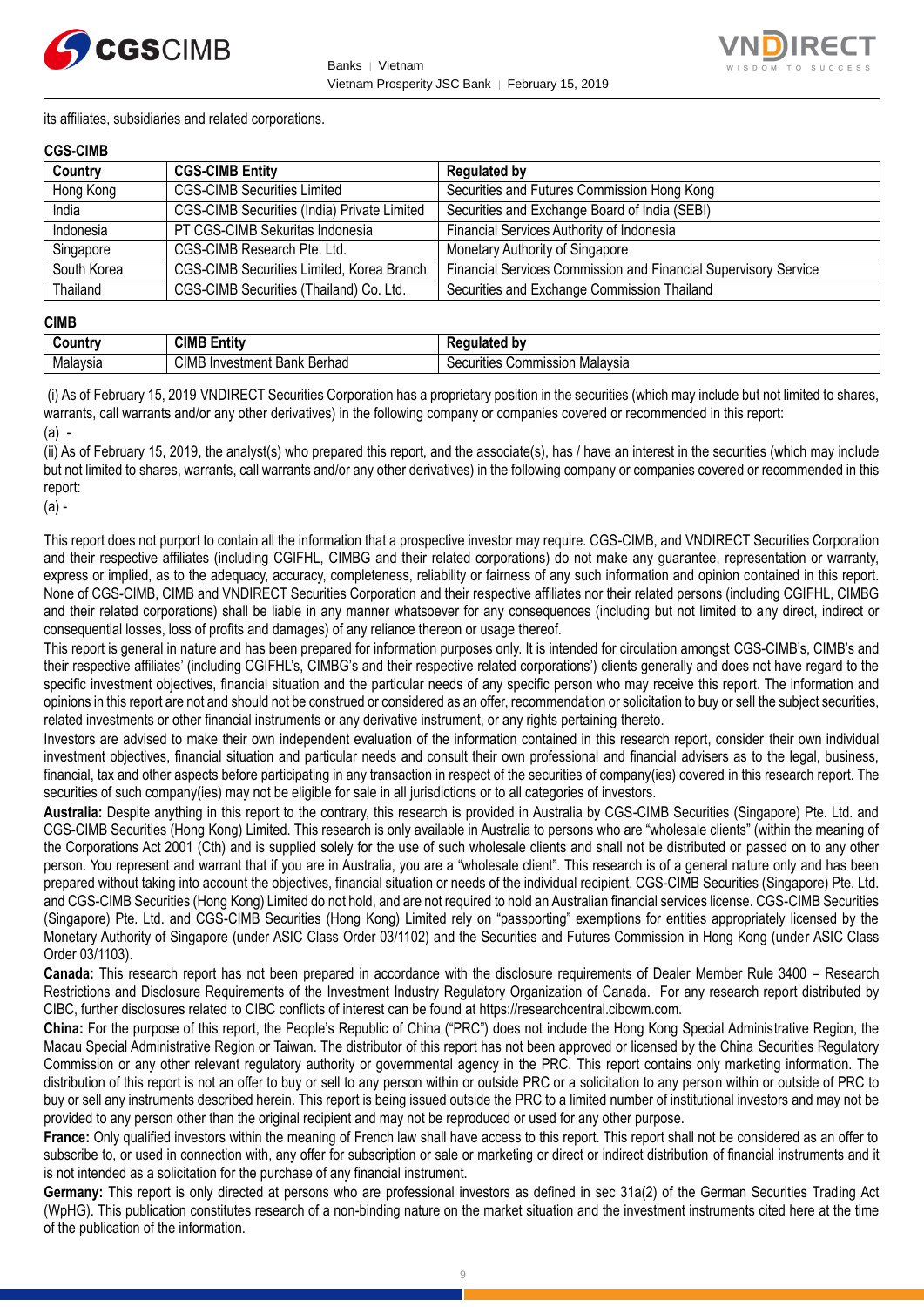



The current prices/yields in this issue are based upon closing prices from Bloomberg as of the day preceding publication. Please note that neither the German Federal Financial Supervisory Agency (BaFin), nor any other supervisory authority exercises any control over the content of this report.

**Hong Kong:** This report is issued and distributed in Hong Kong by CGS-CIMB Securities (Hong Kong) Limited ("CHK") which is licensed in Hong Kong by the Securities and Futures Commission for Type 1 (dealing in securities), Type 4 (advising on securities) and Type 6 (advising on corporate finance) activities. Any investors wishing to purchase or otherwise deal in the securities covered in this report should contact the Head of Sales at CGS-CIMB Securities (Hong Kong) Limited. The views and opinions in this research report are of VNDIRECT Securities Corporation as of the date hereof and are subject to change. If the Financial Services and Markets Act of the United Kingdom or the rules of the Financial Conduct Authority apply to a recipient, our obligations owed to such recipient therein are unaffected. CHK has no obligation to update its opinion or the information in this research report.

CHK does not make a market on other securities mentioned in the report.

**India:** This report is issued and distributed in India by CGS-CIMB Securities (India) Private Limited ("CIMB India") which is registered with the National Stock Exchange of India Limited and BSE Limited as a trading and clearing member under the Securities and Exchange Board of India (Stock Brokers and Sub-Brokers) Regulations, 1992. In accordance with the provisions of Regulation 4(g) of the Securities and Exchange Board of India (Investment Advisers) Regulations, 2013, CGS-CIMB India is not required to seek registration with the Securities and Exchange Board of India ("SEBI") as an Investment Adviser. CGS-CIMB India is registered with SEBI as a Research Analyst pursuant to the SEBI (Research Analysts) Regulations, 2014 ("Regulations").

This report does not take into account the particular investment objectives, financial situations, or needs of the recipients. It is not intended for and does not deal with prohibitions on investment due to law/jurisdiction issues etc. which may exist for certain persons/entities. Recipients should rely on their own investigations and take their own professional advice before investment.

The report is not a "prospectus" as defined under Indian Law, including the Companies Act, 2013, and is not, and shall not be, approved by, or filed or registered with, any Indian regulator, including any Registrar of Companies in India, SEBI, any Indian stock exchange, or the Reserve Bank of India. No offer, or invitation to offer, or solicitation of subscription with respect to any such securities listed or proposed to be listed in India is being made, or intended to be made, to the public, or to any member or section of the public in India, through or pursuant to this report.

The research analysts, strategists or economists principally responsible for the preparation of this research report are segregated from the other activities of CGS-CIMB India and they have received compensation based upon various factors, including quality, accuracy and value of research, firm profitability or revenues, client feedback and competitive factors. Research analysts', strategists' or economists' compensation is not linked to investment banking or capital markets transactions performed or proposed to be performed by CGS-CIMB India or its affiliates.

CGS-CIMB India has not received any investment banking related compensation from the companies mentioned in the report in the past 12 months. CGS-CIMB India has not received any compensation from the companies mentioned in the report in the past 12 months.

**Indonesia:** This report is issued and distributed by PT CGS-CIMB Sekuritas Indonesia ("CGS-CIMB Indonesia"). The views and opinions in this research report are our own as of the date hereof and are subject to change. CGS-CIMB Indonesia has no obligation to update its opinion or the information in this research report. Neither this report nor any copy hereof may be distributed in Indonesia or to any Indonesian citizens wherever they are domiciled or to Indonesian residents except in compliance with applicable Indonesian capital market laws and regulations.

This research report is not an offer of securities in Indonesia. The securities referred to in this research report have not been registered with the Financial Services Authority (Otoritas Jasa Keuangan) pursuant to relevant capital market laws and regulations, and may not be offered or sold within the territory of the Republic of Indonesia or to Indonesian citizens through a public offering or in circumstances which constitute an offer within the meaning of the Indonesian capital market law and regulations.

**Ireland:** CGS-CIMB is not an investment firm authorised in the Republic of Ireland and no part of this document should be construed as CGS-CIMB acting as, or otherwise claiming or representing to be, an investment firm authorised in the Republic of Ireland.

**Malaysia:** This report is distributed in Malaysia by CIMB solely for the benefit of and for the exclusive use of our clients. Recipients of this report are to contact CIMB, at 17th Floor Menara CIMB No. 1 Jalan Stesen Sentral 2, Kuala Lumpur Sentral 50470 Kuala Lumpur, Malaysia, in respect of any matters arising from or in connection with this report. CIMB has no obligation to update, revise or reaffirm its opinion or the information in this research reports after the date of this report.

**New Zealand:** In New Zealand, this report is for distribution only to persons who are wholesale clients pursuant to section 5C of the Financial Advisers Act 2008.

**Singapore:** This report is issued and distributed by CGS-CIMB Research Pte Ltd ("CGS-CIMBR"). CGS-CIMBR is a financial adviser licensed under the Financial Advisers Act, Cap 110 ("FAA") for advising on investment products, by issuing or promulgating research analyses or research reports, whether in electronic, print or other form. Accordingly CGS-CIMBR is a subject to the applicable rules under the FAA unless it is able to avail itself to any prescribed exemptions.

Recipients of this report are to contact CGS-CIMB Research Pte Ltd, 50 Raffles Place, #16-02 Singapore Land Tower, Singapore in respect of any matters arising from, or in connection with this report. CGS-CIMBR has no obligation to update its opinion or the information in this research report. This publication is strictly confidential and is for private circulation only. If you have not been sent this report by CGS-CIMBR directly, you may not rely, use or disclose to anyone else this report or its contents.

If the recipient of this research report is not an accredited investor, expert investor or institutional investor, CGS-CIMBR accepts legal responsibility for the contents of the report without any disclaimer limiting or otherwise curtailing such legal responsibility. If the recipient is an accredited investor, expert investor or institutional investor, the recipient is deemed to acknowledge that CGS-CIMBR is exempt from certain requirements under the FAA and its attendant regulations, and as such, is exempt from complying with the following :

(a) Section 25 of the FAA (obligation to disclose product information);

(b) Section 27 (duty not to make recommendation with respect to any investment product without having a reasonable basis where you may be reasonably expected to rely on the recommendation) of the FAA;

(c) MAS Notice on Information to Clients and Product Information Disclosure [Notice No. FAA-N03];

(d) MAS Notice on Recommendation on Investment Products [Notice No. FAA-N16];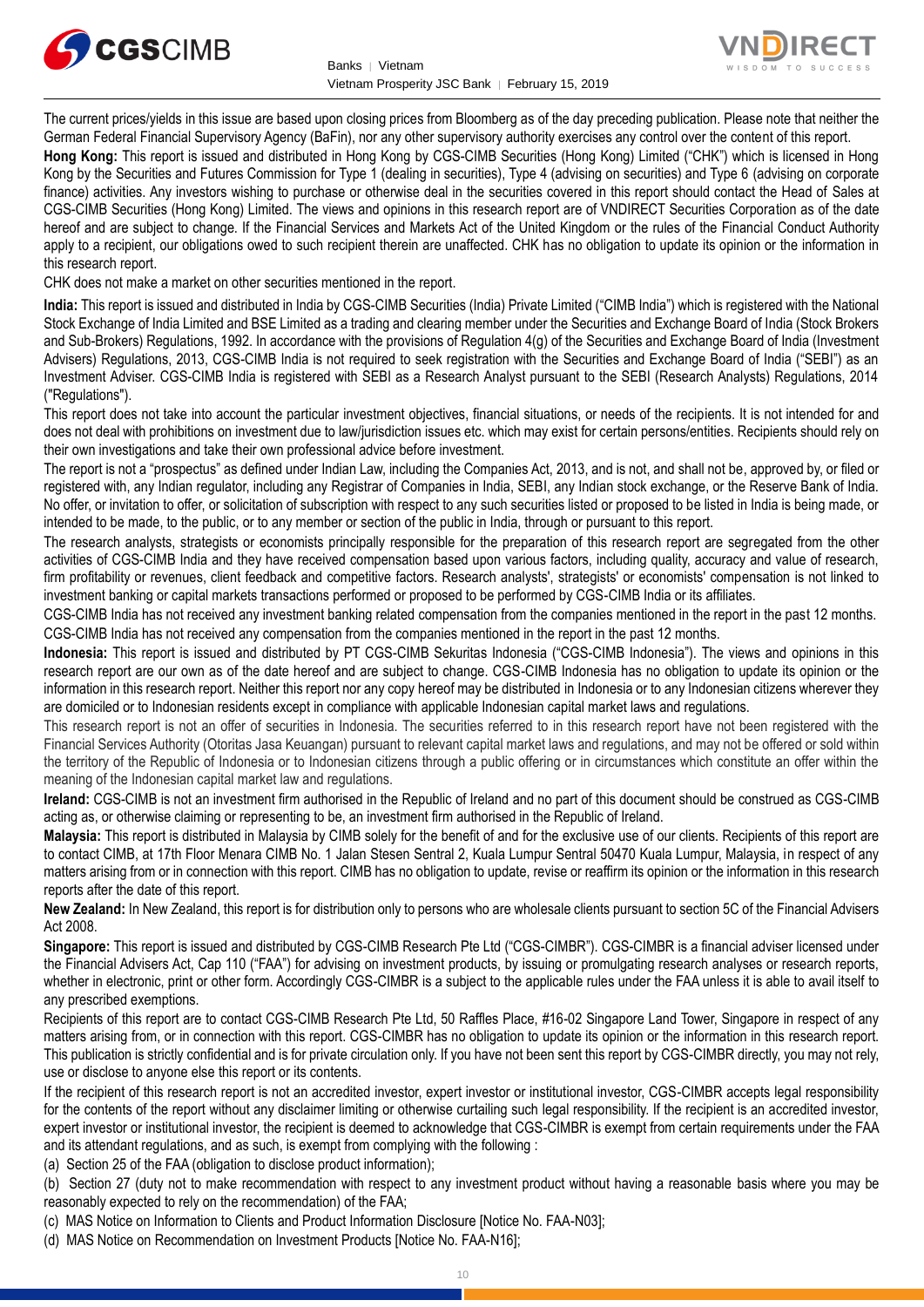



(e) Section 36 (obligation on disclosure of interest in securities), and

(f) any other laws, regulations, notices, directive, guidelines, circulars and practice notes which are relates to the above, to the extent permitted by applicable laws, as may be amended from time to time, and any other laws, regulations, notices, directive, guidelines, circulars, and practice notes as we may notify you from time to time. In addition, the recipient who is an accredited investor, expert investor or institutional investor acknowledges that a CGS-CIMBR is exempt from Section 27 of the FAA, the recipient will also not be able to file a civil claim against CGS-CIMBR for any loss or damage arising from the recipient's reliance on any recommendation made by CGS-CIMBR which would otherwise be a right that is available to the recipient under Section 27 of the FAA, the recipient will also not be able to file a civil claim against CGS-CIMBR for any loss or damage arising from the recipient's reliance on any recommendation made by CGS-CIMBR which would otherwise be a right that is available to the recipient under Section 27 of the FAA.

CGS-CIMBR, its affiliates and related corporations, their directors, associates, connected parties and/or employees may own or have positions in securities of the company(ies) covered in this research report or any securities related thereto and may from time to time add to or dispose of, or may be materially interested in, any such securities. Further, CGS-CIMBR, its affiliates and its related corporations do and seek to do business with the company(ies) covered in this research report and may from time to time act as market maker or have assumed an underwriting commitment in securities of such company(ies), may sell them to or buy them from customers on a principal basis and may also perform or seek to perform significant investment banking, advisory, underwriting or placement services for or relating to such company(ies) as well as solicit such investment, advisory or other services from any entity mentioned in this report.

As of February 15, 2019,, CGS-CIMBR does not have a proprietary position in the recommended securities in this report.

CGS-CIMBR does not make a market on the securities mentioned in the report.

**South Korea:** This report is issued and distributed in South Korea by CGS-CIMB Securities (Hong Kong) Limited, Korea Branch ("CGS-CIMB Korea") which is licensed as a cash equity broker, and regulated by the Financial Services Commission and Financial Supervisory Service of Korea. In South Korea, this report is for distribution only to professional investors under Article 9(5) of the Financial Investment Services and Capital Market Act of Korea ("FSCMA").

**Spain:** This document is a research report and it is addressed to institutional investors only. The research report is of a general nature and not personalised and does not constitute investment advice so, as the case may be, the recipient must seek proper advice before adopting any investment decision. This document does not constitute a public offering of securities.

CGS-CIMB is not registered with the Spanish Comision Nacional del Mercado de Valores to provide investment services.

**Sweden:** This report contains only marketing information and has not been approved by the Swedish Financial Supervisory Authority. The distribution of this report is not an offer to sell to any person in Sweden or a solicitation to any person in Sweden to buy any instruments described herein and may not be forwarded to the public in Sweden.

**Switzerland:** This report has not been prepared in accordance with the recognized self-regulatory minimal standards for research reports of banks issued by the Swiss Bankers' Association (Directives on the Independence of Financial Research).

**Thailand:** This report is issued and distributed by CGS-CIMB Securities (Thailand) Co. Ltd. ("CGS-CIMB Thailand") based upon sources believed to be reliable (but their accuracy, completeness or correctness is not guaranteed). The statements or expressions of opinion herein were arrived at after due and careful consideration for use as information for investment. Such opinions are subject to change without notice and CGS-CIMB Thailand has no obligation to update its opinion or the information in this research report.

CGS-CIMB Thailand may act or acts as Market Maker, and issuer and offerer of Derivative Warrants and Structured Note which may have the following securities as its underlying securities. Investors should carefully read and study the details of the derivative warrants in the prospectus before making investment decisions.

AAV, ADVANC, AMATA, ANAN, AOT, AP, BA, BANPU, BBL, BCH, BCP, BCPG, BDMS, BEAUTY, BEC, BEM, BJC, BH, BIG, BLA, BLAND, BPP, BTS, CBG, CENTEL, CHG, CK, CKP, COM7, CPALL, CPF, CPN, DELTA, DTAC, EA, EGCO, EPG, GFPT, GLOBAL, GLOW, GPSC, GUNKUL, HMPRO, INTUCH, IRPC, ITD, IVL, KBANK, KCE, KKP, KTB, KTC, LH, LHBANK, LPN, MAJOR, MALEE, MEGA, MINT, MONO, MTLS, PLANB, PSH, PTL, PTG, PTT, PTTEP, PTTGC, QH, RATCH, ROBINS, S, SAWAD, SCB, SCC, SCCC, SIRI, SPALI, SPRC, STEC, STPI, SUPER, TASCO, TCAP, THAI, THANI, THCOM, TISCO, TKN, TMB, TOP, TPIPL, TRUE, TTA, TU, TVO, UNIQ, VGI, WHA, WORK.

#### **Corporate Governance Report:**

The disclosure of the survey result of the Thai Institute of Directors Association ("IOD") regarding corporate governance is made pursuant to the policy of the Office of the Securities and Exchange Commission. The survey of the IOD is based on the information of a company listed on the Stock Exchange of Thailand and the Market for Alternative Investment disclosed to the public and able to be accessed by a general public investor. The result, therefore, is from the perspective of a third party. It is not an evaluation of operation and is not based on inside information.

The survey result is as of the date appearing in the Corporate Governance Report of Thai Listed Companies. As a result, the survey result may be changed after that date. CGS-CIMB Thailand does not confirm nor certify the accuracy of such survey result.

| <b>Score</b><br><b>Range:</b> | 100<br>90                                    | <b>RQ</b><br>- 80<br>vũ | 70<br>70<br>. . | $\overline{z}$<br>$\sim$<br>Below<br>ו טע | Result<br>N0<br>vev<br>SUL. |
|-------------------------------|----------------------------------------------|-------------------------|-----------------|-------------------------------------------|-----------------------------|
| <b>Description</b>            | $\overline{\phantom{0}}$<br><b>Excellent</b> | Good<br>Verv            | Good            | N/A                                       |                             |

**United Arab Emirates:** The distributor of this report has not been approved or licensed by the UAE Central Bank or any other relevant licensing authorities or governmental agencies in the United Arab Emirates. This report is strictly private and confidential and has not been reviewed by, deposited or registered with UAE Central Bank or any other licensing authority or governmental agencies in the United Arab Emirates. This report is being issued outside the United Arab Emirates to a limited number of institutional investors and must not be provided to any person other than the original recipient and may not be reproduced or used for any other purpose. Further, the information contained in this report is not intended to lead to the sale of investments under any subscription agreement or the conclusion of any other contract of whatsoever nature within the territory of the United Arab Emirates.

**United Kingdom and European Economic Area (EEA):** In the United Kingdom and European Economic Area, this material is also being distributed by CGS-CIMB Securities (UK) Limited ("CGS-CIMB UK"). CGS-CIMB UK is authorized and regulated by the Financial Conduct Authority and its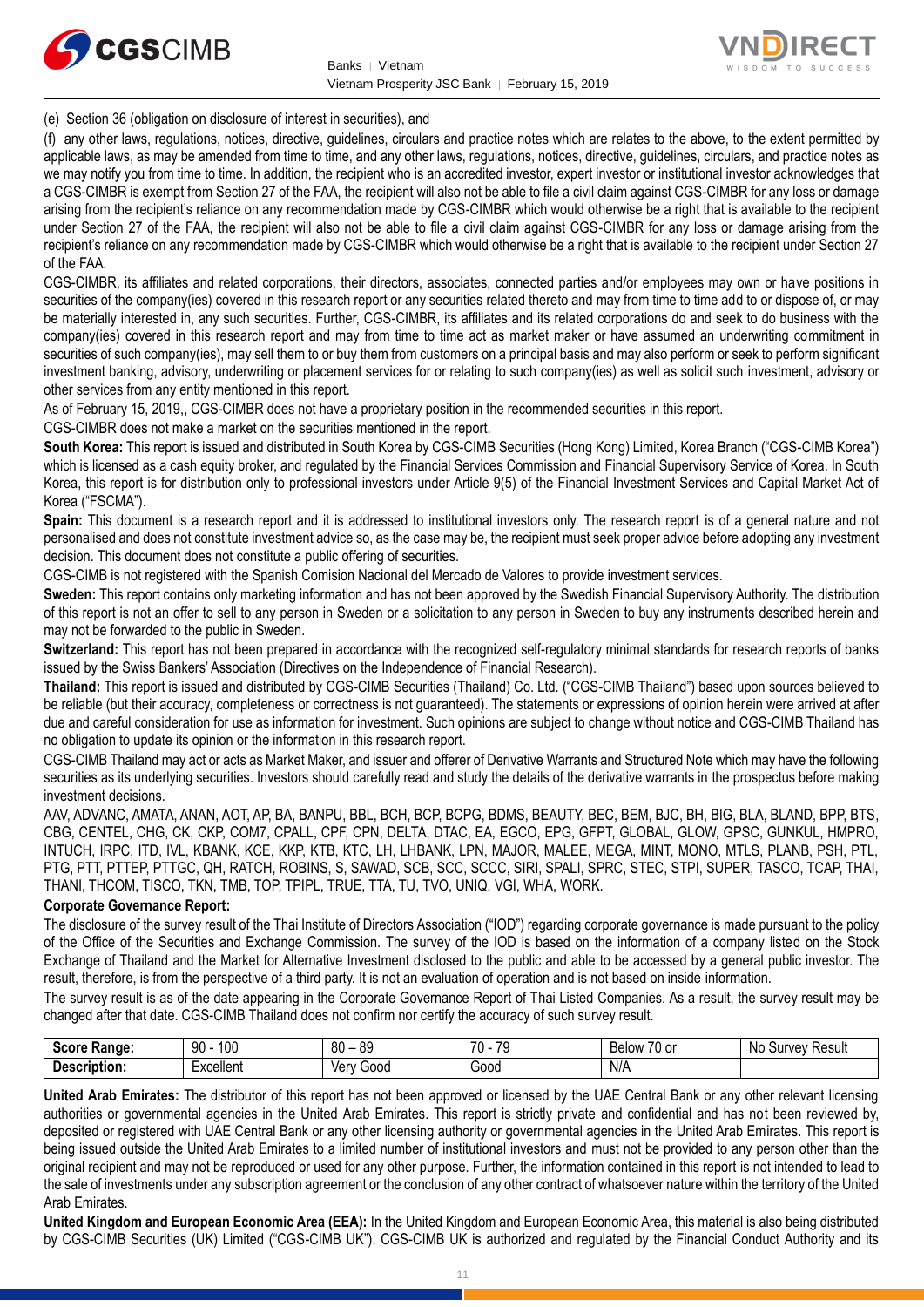



registered office is at 27 Knightsbridge, London, SW1X7YB. The material distributed by CGS-CIMB UK has been prepared in accordance with CGS-CIMB's policies for managing conflicts of interest arising as a result of publication and distribution of this material. This material is for distribution only to, and is solely directed at, selected persons on the basis that those persons: (a) are eligible counterparties and professional clients of CGS-CIMB UK; (b) have professional experience in matters relating to investments falling within Article 19(5) of the Financial Services and Markets Act 2000 (Financial Promotion) Order 2005 (as amended, the "Order"), (c) fall within Article 49(2)(a) to (d) ("high net worth companies, unincorporated associations etc") of the Order; (d) are outside the United Kingdom subject to relevant regulation in each jurisdiction, material(all such persons together being referred to as "relevant persons"). This material is directed only at relevant persons and must not be acted on or relied on by persons who are not relevant persons. Any investment or investment activity to which this material relates is available only to relevant persons and will be engaged in only with relevant persons.

Where this material is labelled as non-independent, it does not provide an impartial or objective assessment of the subject matter and does not constitute independent "research" (cannot remove research from here under the applicable rules of the Financial Conduct Authority in the UK. Consequently, any such non-independent material will not have been prepared in accordance with legal requirements designed to promote the independence of research (cannot remove research from here) and will not subject to any prohibition on dealing ahead of the dissemination of research. Any such non-independent material must be considered as a marketing communication.

**United States:** This research report is distributed in the United States of America by CGS-CIMB Securities (USA) Inc, a U.S. registered broker-dealer and a related company of CGS-CIMB Research Pte Ltd, PT CGS-CIMB Sekuritas Indonesia, CGS-CIMB Securities (Thailand) Co. Ltd, CGS-CIMB Securities (Hong Kong) Limited, CGS-CIMB Securities (India) Private Limited, and is distributed solely to persons who qualify as "U.S. Institutional Investors" as defined in Rule 15a-6 under the Securities and Exchange Act of 1934. This communication is only for Institutional Investors whose ordinary business activities involve investing in shares, bonds, and associated securities and/or derivative securities and who have professional experience in such investments. Any person who is not a U.S. Institutional Investor or Major Institutional Investor must not rely on this communication. The delivery of this research report to any person in the United States of America is not a recommendation to effect any transactions in the securities discussed herein, or an endorsement of any opinion expressed herein. CGS-CIMB Securities (USA) Inc, is a FINRA/SIPC member and takes responsibility for the content of this report. For further information or to place an order in any of the above-mentioned securities please contact a registered representative of CGS-CIMB Securities (USA) Inc.

CGS-CIMB Securities (USA) Inc. does not make a market on other securities mentioned in the report.

CGS-CIMB Securities (USA) Inc. has not managed or co-managed a public offering of any of the securities mentioned in the past 12 months.

CGS-CIMB Securities (USA) Inc. has not received compensation for investment banking services from any of the company mentioned in the past 12 months.

CGS-CIMB Securities (USA) Inc. neither expects to receive nor intends to seek compensation for investment banking services from any of the company mentioned within the next 3 months.

**Other jurisdictions:** In any other jurisdictions, except if otherwise restricted by laws or regulations, this report is only for distribution to professional, institutional or sophisticated investors as defined in the laws and regulations of such jurisdictions. entioned within the next 3 months.<br> **ther jurisdictions:** In any other jurisdictions, except if otherwise restricted by laws<br>
stitutional or sophisticated investors as defined in the laws and regulations of such j<br>
Distrib

**Vietnam Prosperity JSC Bank (VPB VN)**

**Spitzer Chart for stock being researched ( 2 year data )** 

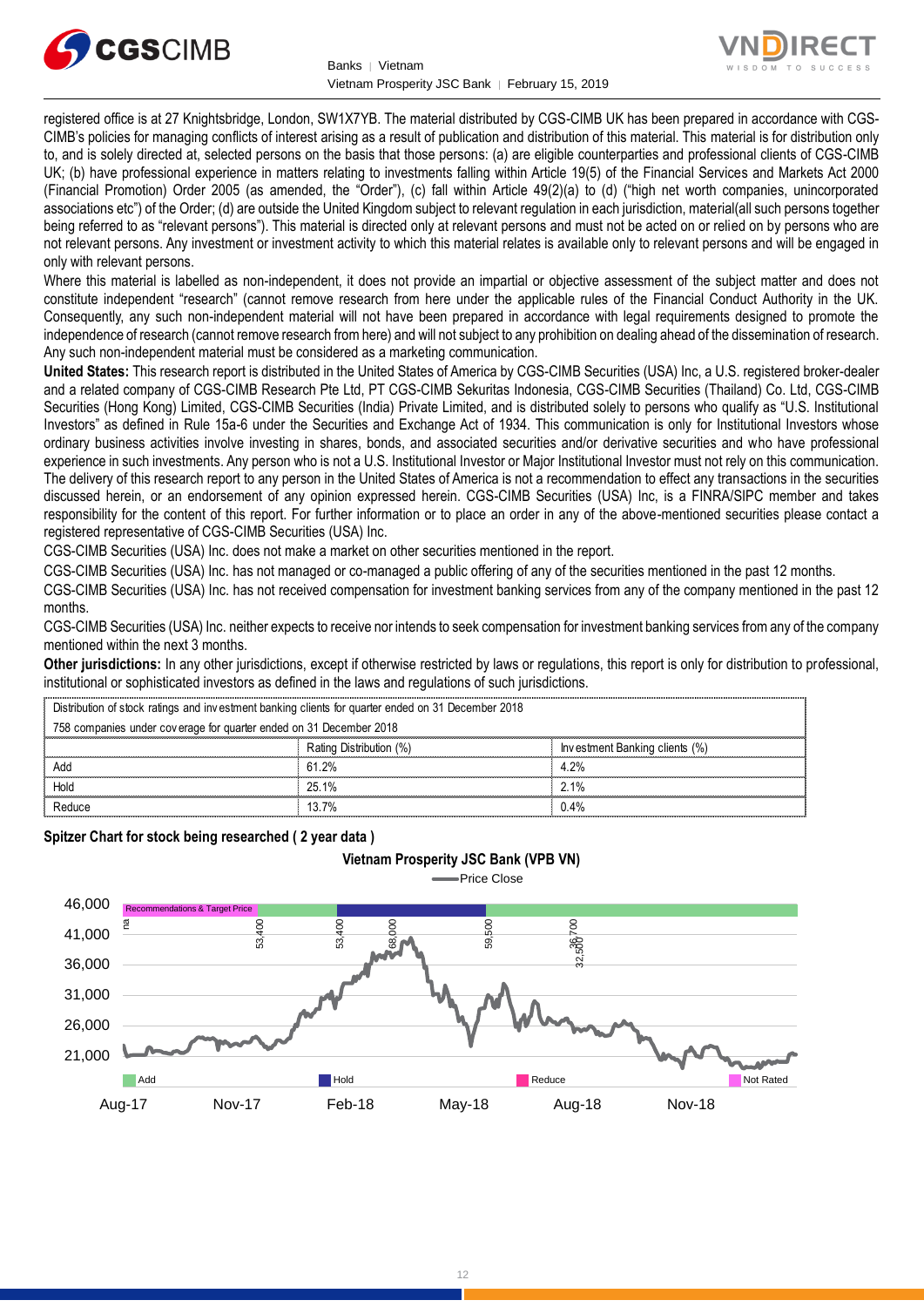



## **Corporate Governance Report of Thai Listed Companies (CGR). CG Rating by the Thai Institute of Directors Association (Thai IOD) in 2018, Anti-Corruption 2018**

**ADVANC** – Excellent, Certified, **AEONTS** – Good, n/a, **AH** – Very Good, n/a, **AMATA** – Excellent, Declared, **ANAN** – Excellent, Declared, **AOT** – Excellent, Declared, **AP** – Excellent, Certified, **ASP** – Very Good, Certified, **BANPU** – Excellent, Certified, **BAY** – Excellent, Certified, **BBL** – Very Good, Certified, **BCH** – Good, Certified, **BCP** - Excellent, Certified, **BCPG** – Excellent, Certified, **BEM** – Very Good, n/a, **BDMS** – Very Good, n/a, **BEAUTY** – Good, n/a, **BEC** – Very Good, n/a, , **BGRIM** – Very Good, Declared, **BH** - Good, n/a, **BJC** – Very Good, Declared, **BJCHI** – Very Good, Certified, **BPP** – Very Good, Declared, **BR** - Good, Declared, **BTS** - Excellent, Certified, **CBG** – Very Good, n/a, **CCET** – Good, n/a, **CENTEL** – Very Good, Certified, **CHG** – Very Good, Declared, **CK** – Excellent, n/a, **COL** – Excellent, Declared, **CPALL** – Very Good, Certified, **CPF** – Excellent, Certified, **CPN** - Excellent, Certified, **DELTA** - Excellent, n/a, **DEMCO** – Excellent, Certified, **DDD** – Very Good, Declared, **DIF** – not available, n/a, **DTAC** – Excellent, Certified, **EA** – Excellent, n/a, **ECL** – Very Good, Certified, **EGCO** - Excellent, Certified, **EPG** – Very Good, n/a, **ERW** – Very Good, n/a, **GFPT** - Excellent, Certified, **GGC** – Excellent, Certified, **GLOBAL** – Very Good, n/a, **GLOW** – Very Good, Certified, **GPSC** – Excellent, Certified, **GULF** – Very Good, n/a, **GUNKUL** – Excellent, Certified, **HANA** - Excellent, Certified, **HMPRO** - Excellent, Certified, **HREIT** - Excellent, Certified **ICHI** – Excellent, Declared, **HUMAN** – not available, n/a, **III** – Good, n/a, **INTUCH** - Excellent, Certified, **IRPC** – Excellent, Certified, **ITD**\* – Very Good, n/a, **IVL** - Excellent, Certified, **JASIF** – not available, n/a, **KBANK** - Excellent, Certified, **KCE** - Excellent, Certified, **KKP** – Excellent, Certified, **KSL** – Excellent, Certified, **KTB** - Excellent, Certified, **KTC** – Excellent, Certified, **LH** - Very Good, n/a, **LPN** – Excellent, Certified, **M** – Very Good, Certified, **MACO** – Very Good, n/a, **MAJOR** – Very Good, n/a, **MAKRO** – Excellent, Declared, **MALEE** – Very Good, Certified, **MC** – Very Good, Certified, **MCOT** – Excellent, Certified, **MEGA** – Very Good, n/a, **MINT** - Excellent, Certified, **MTC** – Excellent, Declared, **NETBAY** – Good, n/a, **PLANB** – Excellent, Declared, **PLAT** – Very Good, Certified, **PSH** – Excellent, Certified, **PSTC** – Good, Certified, **PTT** - Excellent, Certified, **PTTEP** - Excellent, Certified, **PTTGC** - Excellent, Certified, **QH** – Excellent, Certified, **RATCH** – Excellent, Certified, **ROBINS** – Excellent, Certified, **RS** – Very Good, n/a, **RSP** – not available, n/a, **SAMART** - Excellent, n/a, **SAPPE** – Very Good, Declared, **SAT** – Excellent, Certified, **SAWAD** – Very Good, n/a, **SC** – Excellent, Declared, **SCB** - Excellent, Certified, **SCC** – Excellent, Certified, **SCN** – Very Good, Certified, **SF** – Good, n/a, **SIRI** – Very Good, Certified, **SPA** - Good, n/a, **SPALI** - Excellent, n/a, **SPRC** – Excellent, Certified, **STA** – Very Good, Certified, **STEC** – Excellent, n/a, **SVI** – Excellent, Certified, **SYNEX** – Very Good, Declared, **TASCO** – Excellent, Certified, **TCAP** – Excellent, Certified, **TIPCO** – Very Good, Certified, **TISCO** - Excellent, Certified, **TKN** – Very Good, Declared, **TMB** - Excellent, Certified, **TNR** – Very Good, Declared, **TOP** - Excellent, Certified, **TPCH** – Good, n/a, **TPIPP** – Good, n/a, **TRUE** – Excellent, Certified, **TU** – Excellent, Certified, **TVO** – Very Good, Declared, **UNIQ** – Good, n/a, **VGI** – Excellent, Certified, **WHA** – Excellent, Certified, **WHART** – not available, n/a, **WORK** – Good, n/a.

**Companies participating in Thailand's Private Sector Collective Action Coalition Against Corruption programme (Thai CAC) under Thai Institute of Directors (as of August 31, 2018) are categorized into:**

- Companies that have declared their intention to join CAC, and

- Companies certified by CAC

\* The company, its director or management had been reportedly accused for breaching proper corporate governance such as violation of the SEC's regulations or charged with corruption.

## **RECOMMENDATION FRAMEWORK**

| <b>Stock Ratings</b>   | Definition:                                                                                                                                                                                                                                                       |
|------------------------|-------------------------------------------------------------------------------------------------------------------------------------------------------------------------------------------------------------------------------------------------------------------|
| Add                    | The stock's total return is expected to reach 15% or higher over the next 12 months.                                                                                                                                                                              |
| Hold                   | The stock's total return is expected to be between negative 10% and positive 15% over the next 12 months.                                                                                                                                                         |
| Reduce                 | The stock's total return is expected to fall below negative 10% over the next 12 months.                                                                                                                                                                          |
|                        | The total expected return of a stock is defined as the sum of the:(i) percentage difference between the target price and the current price and (ii)<br>the forward net dividend yields of the stock. Stock price targets have an investment horizon of 12 months. |
| <b>Sector Ratings</b>  | Definition:                                                                                                                                                                                                                                                       |
| Overweight             | An Overweight rating means stocks in the sector have, on a market cap-weighted basis, a positive absolute<br>recommendation.                                                                                                                                      |
| Neutral                | A Neutral rating means stocks in the sector have, on a market cap-weighted basis, a neutral absolute recommendation.                                                                                                                                              |
| Underweight            | An Underweight rating means stocks in the sector have, on a market cap-weighted basis, a negative absolute<br>recommendation.                                                                                                                                     |
| <b>Country Ratings</b> | Definition:                                                                                                                                                                                                                                                       |
| Overweight             | An Overweight rating means investors should be positioned with an above-market weight in this country relative to<br>benchmark.                                                                                                                                   |
| Neutral                | A Neutral rating means investors should be positioned with a neutral weight in this country relative to benchmark.                                                                                                                                                |
| Underweight            | An Underweight rating means investors should be positioned with a below-market weight in this country relative to<br>benchmark.                                                                                                                                   |

#### **Anirban Lahiri – Head of Research** Email: [anirban.lahiri@vndirect.com.vn](mailto:anirban.lahiri@vndirect.com.vn)

**Thuy Le Minh – Analyst** Email: [thuy.leminh@vndirect.com.vn](mailto:thuy.leminh@vndirect.com.vn)